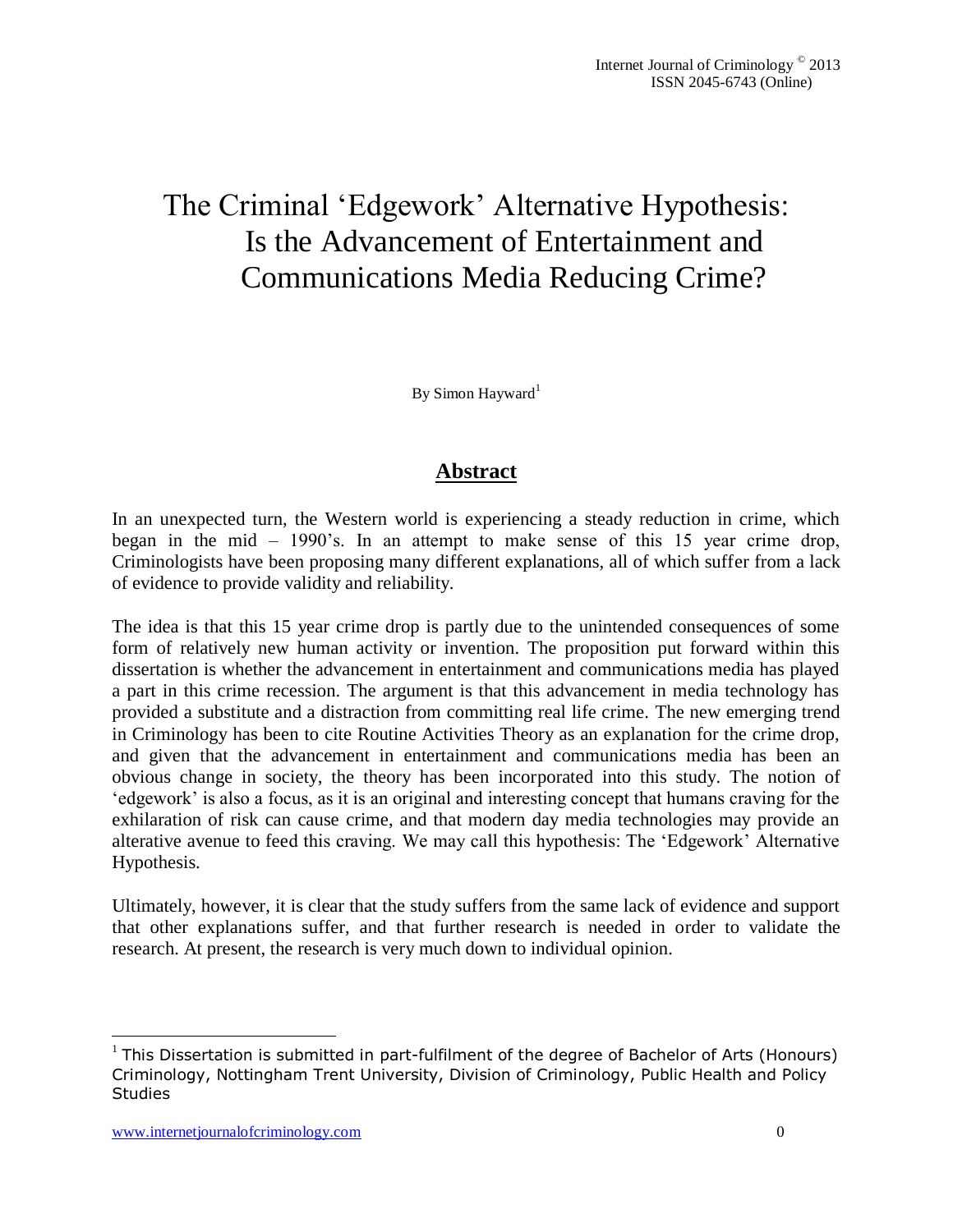## **Contents**

| <b>Chapter 1: Introduction</b>                                                                                          | $\mathbf{2}$ |
|-------------------------------------------------------------------------------------------------------------------------|--------------|
| <b>Chapter 2: Methodology</b>                                                                                           | 2            |
| <b>Chapter 3: 'Edgework' and the Routine Activities Theory</b>                                                          | 5            |
| <b>Chapter 4: Access and Usage of Entertainment and</b><br><b>Communications Media in Contemporary Society.</b>         | 8            |
| <b>Chapter 5: The Relationship Between Entertainment and</b><br><b>Communications Media, Boredom and the Crime Drop</b> | 13           |
| <b>Chapter 6: The Impact of Modern Day Violent Media on</b><br>Violent Criminal 'Edgework'                              | 17           |
| <b>Chapter 7: Conclusion</b>                                                                                            | 21           |
| <b>References</b>                                                                                                       | 23           |

# **List of Figures**

1. Graph showing distribution of Internet users for the top 50 countries in 2000 vs. 2010…….. 16 2. Picture showing the average minutes per visitor to social – media sites in January…………… 17 3. Graph showing time spent per day watching TV from 1988 to 2008………………………... 18 4. Table showing Daily media consumption of a typical teenager in the USA………………… 19

## **Acknowledgements**

I would like to take this opportunity to thank my dissertation supervision, Mike Sutton for his help and input through the process. I would also like to thank the rest of the Nottingham Trent University Criminology department for a great experience that I will treasure.

I would also like to thank my friends and family who have given me constant support throughout the dissertation, as without them I would not have been able to focus myself to achieve the best that I can achieve. I would like to say a special thanks to my parents because if it wasn't for the sacrifices they have made, I would never have got to this position and I will be forever grateful for that. I would also like to thank my girlfriend Kim who is always there when I need support.

Thanks to everybody involved who helped me along the way. It has been a memorable experience that I will take with me for life.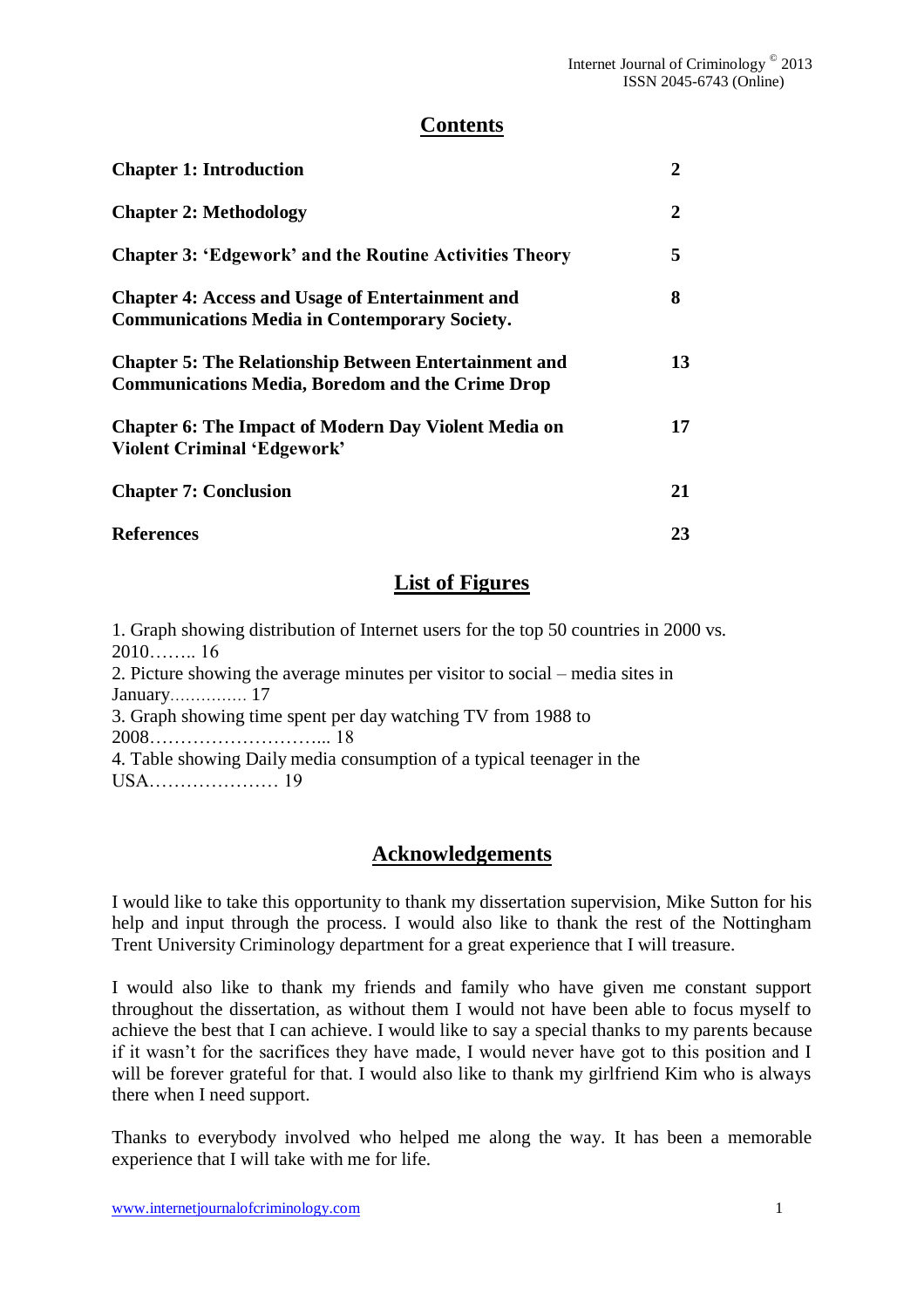# **Introduction**

The aim of this dissertation is to examine whether the fifteen – year general crime drop in the UK and USA can be attributed to the advancement of entertainment and communications media acting as a suitable substitute and distraction for crime and delinquency. The study will analyse the notion of 'edgework' and whether the above types of technological media reduce the need to take part in criminal activity. 'Edgework' can be described as voluntary activities that involve a level of personal risk, for the purpose gaining sensual or emotional rewards from the experience itself (Lyng, 2004).

'Over the past 30 years, crime has become a major issue of public concern, of political discussion and action… and of major public expenditure' (Blumenstein & Rosenfeld, 2008: 13). In order to develop a reliable and adaptable plan that aims to tackle the many issues within crime, it is important to gain a clear understanding of the factors that shape crime trends. However, despite the level of public concern, there is a very limited knowledge base about the factors that shape crime trends (Blumstein & Rosenfeld, 2008), and at present, nations lack a comprehensive, coherent, and  $up - to - date$  infrastructure allowing them to understand and monitor crime trends (Rosenfeld & Goldberger, 2008). Developing an infrastructure and knowledge base is important because the reformation plans of government policies, and the decisions of where to focus public expenditure have to be made well in advance of implementation (Blumstein & Rosenfeld, 2008). This research is an attempt to further our knowledge, by focussing on one of the newer possible factors shaping crime trends, in order to understand how to successfully reduce as much crime as possible.

There have been many different explanations put forward to account for the fifteen – year crime drop. The four main factors being 'increased number of police, the prison population, the decline of crack markets and legalised abortion… however, these explanations do not appear to have external validity' (Farrell et al, 2010: 26). This meaning the crime drop in other countries does not correlate with these factors. For example, USA sentencing procedures are far less punitive than that of countries within the EU, yet crime rates are falling at a similar pace all round (Farrell et al, 2010). Also, the hypotheses that have been put forward to date are partly tested, largely untested, or have not been adequately explored (Farrell et al, 2010). Therefore, arguably, a widely accepted explanation of the general crime drop does not currently exist. Nonetheless, most of them are still possible, plausible explanations that have been studied in great depth. However, there is a distinct gap in literature on the relationship between the notion of 'edgework', and the advancement in entertainment and communications media, and whether this modern day media can in fact reduce incidences of criminal 'edgework'.

Chapter 2 focuses on the methodology that was used for this particular study. In this case, secondary research was the method chosen, and the advantages and disadvantages of this type of research method were explored. The reasons in which primary research was not undergone in this study were explored, including the consideration of possible ethical issues that may have arose. The chapter also outlines the types of secondary sources used, and explores the various positives and negatives of each one.

Chapter 3 introduces the reader to the concept of 'edgework'. It will describe what exactly this concept is about, and will explain what constitutes an 'edgework' activity, giving a whole host of different examples, including crime and how it is closely related with the 'edgework' experience. The different sensations that can be felt during an activity of this sort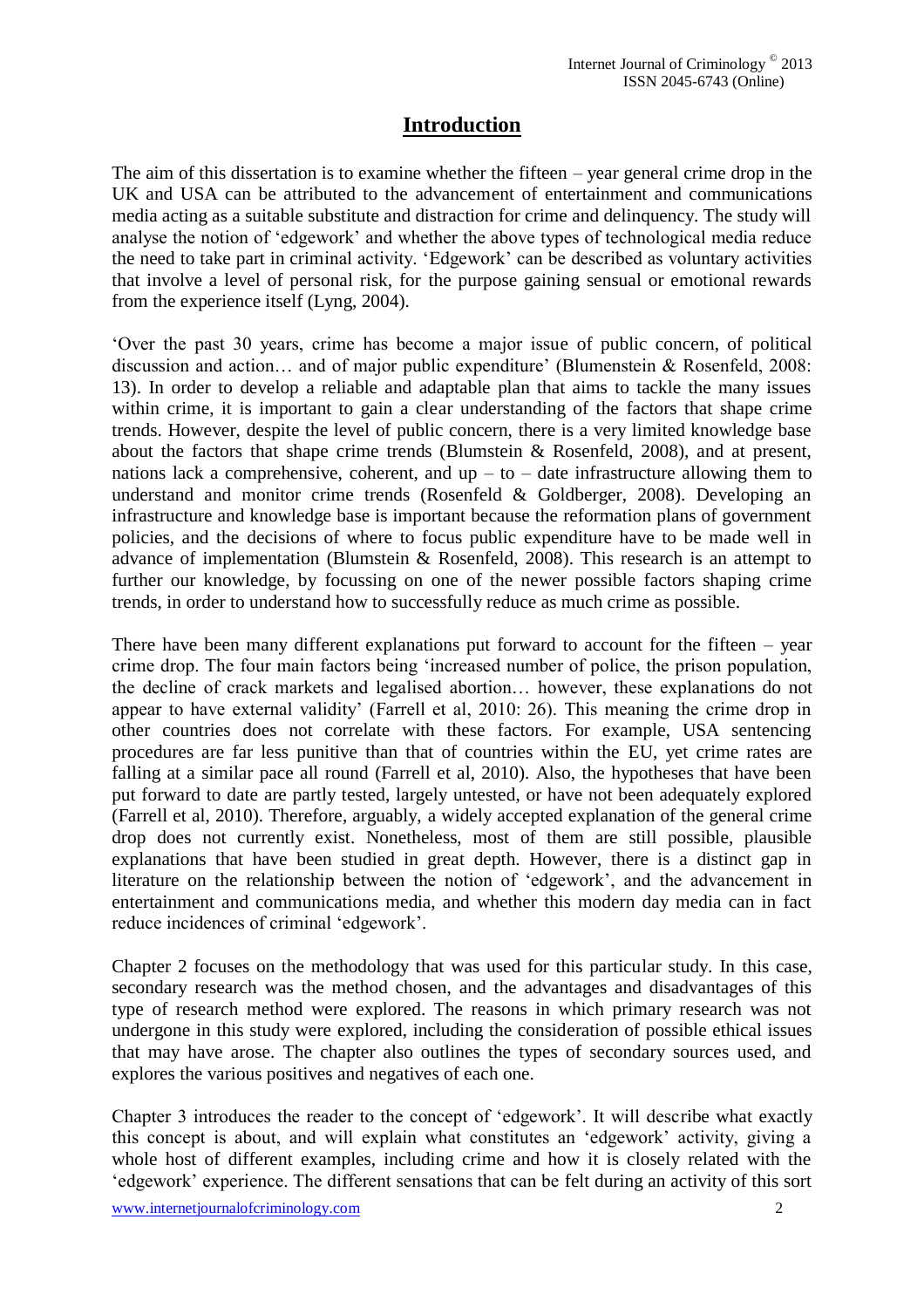will be explored, including excitement, self – determination and a feeling of rebellion from social norms. The chapter will also introduce the main hypothesis of the study, and will explain the way in which routine activities theory can relate.

Chapter 4 focuses on the level of access and usage of entertainment and communications media in contemporary society. It will explain the growth and development of modern day media, presenting statistics showing the amount of media usage compared to a few years back. Also, it will explain whether the working class have the necessary funds to access this media, which is an important point. Lastly, it will explain how the increased use of entertainment and communications media may mean there is less time for crime, presenting routine activities theory within the argument.

Chapter 5 introduces the relationship between entertainment and communications media, boredom and the fifteen – year crime drop in the Western world. It will focus on how boredom can be blamed for criminal 'edgework', and how modern day media technology can be used to help the situation. The rationale for government and local authority schemes, why delinquent 'edgework' still takes place regardless, and the argument for how media in contemporary society can be of aid will be addressed. Finally, the chapter will look at boredom as a cause of alcohol and drug abuse, and how media can reduce this.

Chapter 6 focuses on the impact that modern day violent media has on violent criminal 'edgework'. It first presents a background stating the high level of exposure people have to violence in the media, and then presents and analyses the two opposing arguments of whether violent media increases violent criminal 'edgework', or whether it reduces it.

The final chapter provides a summary of all the information presented within the presentation. It provides an evaluation of each chapter individually, and then presents an overall conclusion to the topic in question. Lastly, it suggests ways in which the research can become more valid.

# **Chapter 2: Methodology**

For the purpose of this dissertation, a secondary research approach was adopted. For Neuman (2003: 321) secondary research 'is the reanalysis of previously collected survey or other data that were originally gathered by others'. This new analysis of data is collected for a different purpose than what was originally intended (Baker, 1988). Types of secondary sources include newspaper reports, research articles, websites, academic books and academic journals; all of which will be utilised in this dissertation.

There are a number of benefits that come with the secondary analysis of published literature. Secondary analysis offers the prospect of having access to good quality literature for a small fraction of the resources involved in carrying out a study yourself (Bryman, 2008). Frankfort - Nachmias and Nachmias (2008: 278) stated that 'it is infinitely less expensive to use existing data than to collect new data'. This is especially beneficial for students as they have very little amounts of time and money available to them. Also, much of the literature that is employed most frequently for secondary analysis is of extremely high quality (Bryman,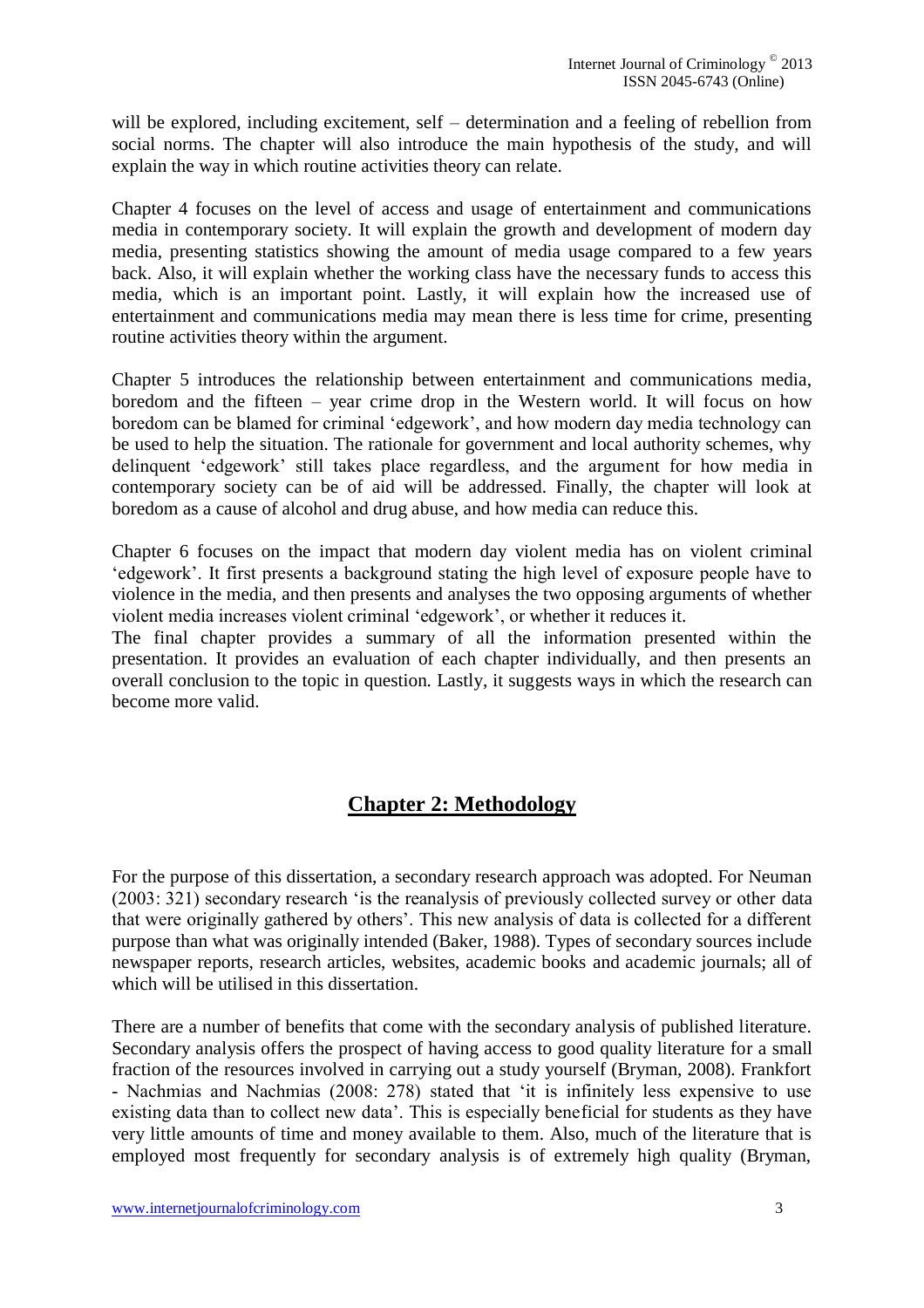2008). This is due to wide varieties of regions covered, rigorous sampling procedures and highly experienced researchers (Bryman, 2008).

Another benefit of secondary research is that it can be used as a means of comparison (Frankfort – Nachmias and Nachmias, 2008), which increases the validity of research findings. By comparing existing publications, unbiased and trustworthy arguments can be made about each of the dissertations objectives, such as whether or not modern day entertainment and communications media serves as an effective way of counter – acting boredom.

A primary research approach was considered, however the aims and objectives of this particular dissertation could be achieved by the analysis of past research. Also, to gain reliable primary research data on the levels of access and usage of entertainment and communications media in modern day society would require survey and questionnaire results from a vast array of individuals from all types of background. For an undergraduate dissertation, time constraints mean that such a task is not productive. Also, there are a number of ethical issues that arise when considering primary research for this topic. For example, conducting primary research into the effect that violent media has on individuals may prove to be a sensitive topic due to its personalised and potentially upsetting nature. Although confidentiality and anonymity would be taken into account, participants may not be willing to answer personal questions truthfully and may also answer in a way that they feel the researcher would want. This would significantly hinder the research and considering these issues would become far too complex and time consuming.

Although there are many positive aspects to secondary research, there are also a number of negatives. When doing secondary research there 'may be problems with the availability, format and quality' (Kumar, 2005: 141) of literature. Although comparing existing publications can increase the validity of research findings, it can be difficult to determine the quality and reliability of certain sources. Web - based sources in particular need to be utilised with a level of caution as 'it can be very difficult to differentiate what is useful and reliable from that which is too simplistic… or just not sufficiently academic' (Bryman, 2008: 98). Information published on web-based sources may not be reviewed or regulated. However, if used and filtered correctly, web – based sources can be a quick and easy way of gaining relevant information.

A similar problem occurs in the case of newspaper reports, magazines or 'official' body sources such as those written by the Home Office. The problem here is that the writer's of these sources are less likely to express rigorousness and objectivity than writers of research reports, leading to a problem with personal bias (Kumar, 2005). These sources are often used to express personal or organisational views on a subject, rather than basing them on solid evidence. There is also a reliability problem with Government bodies 'official' statistics, as they do not cater for 'dark figures', or in other words, data that hasn't been recorded. Therefore, 'official' statistics should not be taken on face value, as they are open to interpretation. This is a concern when considering figures on the fifteen-year crime drop, and the usage and availability of entertainment and communications media, as the 'dark figure' needs to be taken into account.

Another problem with secondary analysis is that original literature may not be readily available, as original researchers are not after all, required to make their raw data available to others (Frankfort – Nachmias & Nachmias, 2008). This becomes a problem when it comes to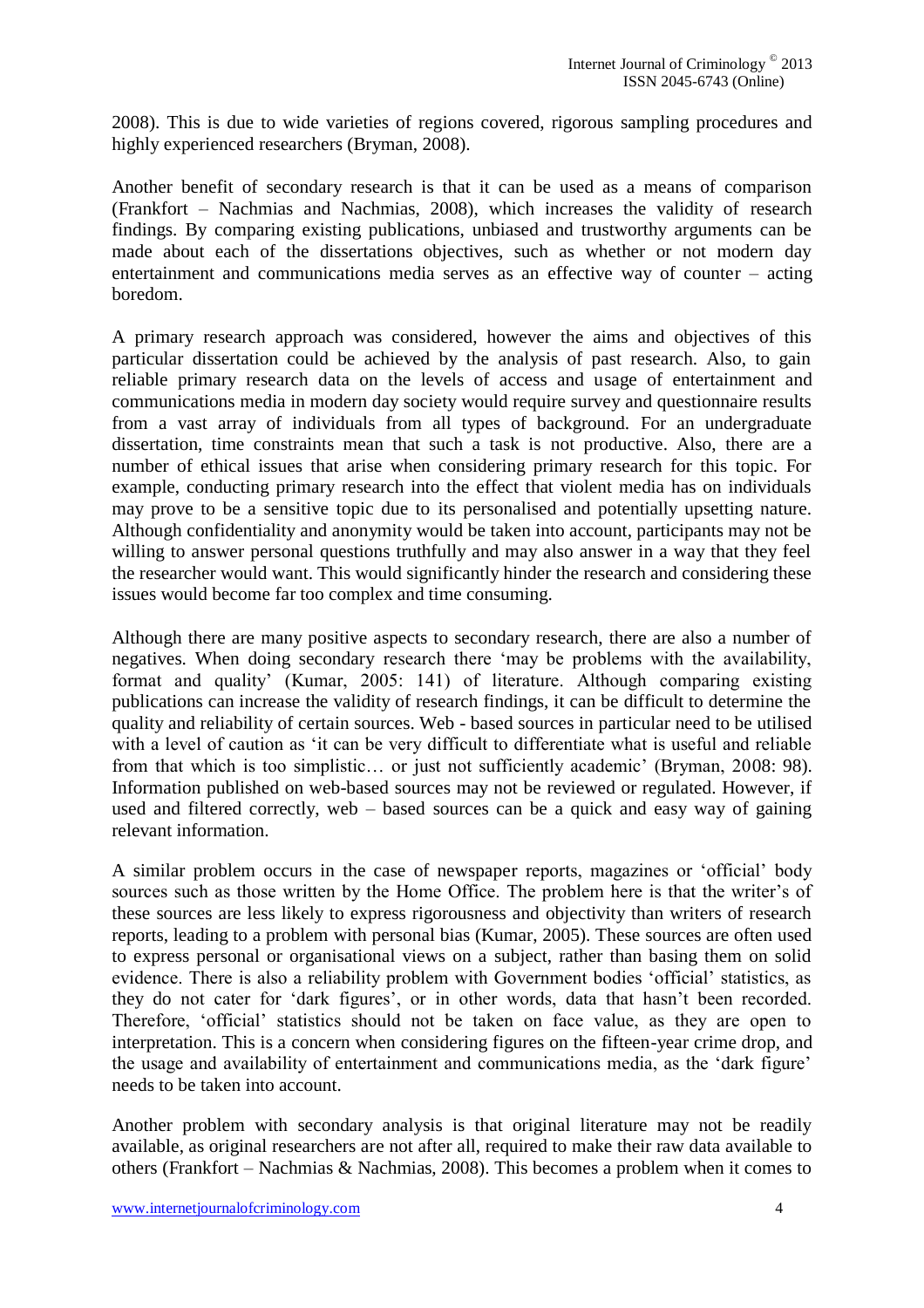online journals. They are useful in providing an up to date analysis of a topic; however, they are not always possible to access without significant charge. Books are more readily available from libraries and provide a broader analysis of a topic, however, they are often out of date. This is a concern especially when considering research on crime, as the topic is constantly changing and evolving.

## **Chapter 3: 'Edgework' and the Routine Activities Theory**

## **3.1. What is 'edgework'?**

'Edgework' is a term originating with the famous journalist Hunter S Thompson. He used the term to describe the many anarchic experiences that humans may go through, the most famous being his period of drugs experimentation (Lyng, 1990). These anarchic human experiences describe a variety of voluntary activities that provide the individual with a sense of control and self – determination (Lyng, 2005) though the adrenaline fuelled nature of 'negotiating the boundary between life and death, consciousness and unconsciousness, and sanity and insanity' (Lyng, 1990: 855). In other words, 'edgework' is the negotiation of two extreme and opposing boundaries (McGovern & McGovern, 2011). It is the study into 'the way in which individuals engaging in acts of extreme risk – taking… push themselves to the edge of danger in search of both excitement and certainty' (Maguire et al,  $2007: 112 - 113$ ). In a philosophical sense, it can be said that for one to achieve a level of control, they must first lose control (Maguire et al, 2007). In other words, 'edgework' involves pursuing voluntary and substantial personal risk in order to fulfil ones need for an ordered existence through excitement and thrills.

One thing that all 'edgework' activities have in common is that they 'all involve a clearly observable threat to one's physical or mental wellbeing or one's sense of an ordered existence' (Lyng, 1990: 857). Some of these activities include dangerous sports such as motor racing, skydiving, bobsledding, or hanggliding; dangerous occupations such as combat soldiering, policing, firefighting, or commercial fishing; and criminal activity, such as muggings, gang fighting, vandalism and drug use. Crime can be described as a form of 'edgework' activity as it blurs the boundaries between order and disorder, and involves voluntary and substantial personal risk to ones wellbeing.

Stephan Lyng first applied the concept of 'edgework' to a social scientific setting in 1990, after a lengthy five year ethnographic study by Lyng and Snow in 1986, into the complex and risky subculture of skydiving. He compiled rich data using a number of techniques such as 'participant observation, semi - structured interviews, and document analysis' (Lyng, 1990: 855). He called the concept, the 'edgework' model of voluntary risk taking, and used it to highlight the shortcomings of a number of previous voluntary risk models, such as '"the personality predisposition" model and the "intrinsic motivation" model' (Lyng, 1990: 853). 'Edgework' addresses a problem that most sociologists of risk fail to mention – that being the understanding of what motivates people to engage in such risky and dangerous activities (Lyng, 2005), and attempts to explain these activities using a social psychological perspective from Marx and Mead (McGovern & McGovern, 2011). This perspective explains how individuals develop their 'edgework' skills in order to gain an intense sensual experience, and also to feel in control of their own life and environment in a modern society that promotes alienation and oversocialization (McGovern & McGovern, 2011).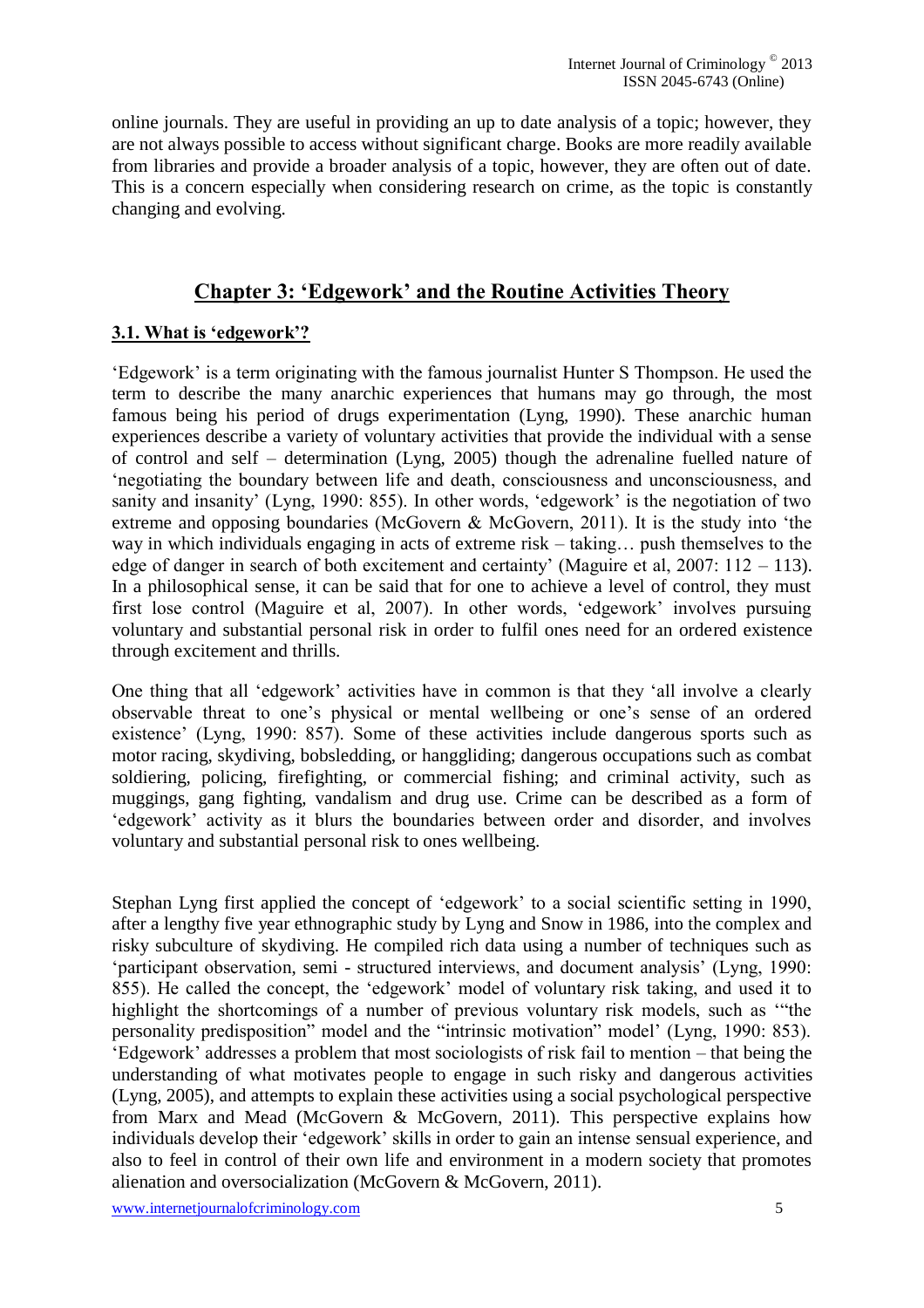### **2.2. The Seductive Nature of Crime**

It may be argued that to take significant personal risks in order to achieve a high level of thrill and satisfaction, is in fact human nature. As we have established, there are many legal opportunities to take part in recreational 'edgework', such as sky – diving or motor racing. However, for those that do not possess the necessary amounts of money to undergo these activities, then crime can be a suitable alternative, and an appealing prospect.

For the many individuals who undergo criminal 'edgework', the seductive nature of crime may derive from a number of different angles. It may be suggested that the seductive nature of criminal 'edgework' stems from the particular emotions and sensations generated by the high – risk nature of these activities. Jack Katz was the first to direct attention in the field of cultural criminology, to the 'aesthetic and emotional attractions of the criminal experience' (Lyng, 2004: 361), in his book *The Seductions of Crime* in 1988. 'Katz claim is that criminals seek not material rewards but the sensual experience of the crime itself' (Frank, 1989). Furthermore, Ferrell (1999) suggested that participation and membership in deviant and criminal subcultures is shaped by the 'edgework' experience, so the emotional experience of crime and the 'edgework' experience can therefore be linked together as 'two closely related accounts of transcendental experiences that can be located along one common continuum' (Lyng, 2004: 361 – 362).

To fully explain the feelings that 'edgework' produces is a complicated task. Some 'edgeworkers' even believe that attempts to capture these feelings within language should not be attempted, describing the 'edgework' experience as ineffable (Lyng, 1990). Obviously not all types of 'edgework' produce precisely the same sensation, however, Lyng (1990: 860) states that 'participants in virtually all types of edgework claim that the experience produces a sense of "self – realization," "self – actualization," or "self – determination"'. This is due to the fact that in moments of danger, or moments on the edge, an individual is forced 'to deal with the immediacy of the moment by responding 'instinctively' to the evolving circumstances' (Lyng, 2004). In other words, the actor is forced to revert to actions that come to them instinctively, as there is no time to formulate effective plans in order to tackle the problems at hand. Therefore, only in moments of danger does ones true self, and true potential appear. The 'edgework' sensations also typically involve a sense of fear in the anticipatory phase of the activity; which then gives way to feelings of exhilaration and omnipotence in the action phase (Lyng, 1990). Omnipotence in this context means the belief that they are able to deal with any threatening situation successfully. These feelings prove to be seductive to many, as they produce a sense of power and control.

It is suggested also, that Criminal 'edgework' provides an escape from the reality of the more socially controlled and routinized nature of modern - day society. The Marx and Mead synthesis refers to the effects that the divisions and separations of post – industrial society cause (McGovern & McGovern, 2011). It suggests that 'structural conditions [of modern day society] and their effects, which are often seen as out of the control social actors, give rise to 'alienation' (Marx 1974) and 'oversocialization' (Mead 1934)' (McGovern & McGovern, 2011: 488). This alienation and oversocialization of contemporary society gives rise to deviant and criminal subcultures, whose deviant responses are due to these collectively experienced societal problems (Ferrell et al, 2008). These deviant subcultures give individuals a way to rebel from social norms and take back control of their owns lives, for within the threat of the 'edgework' experience, 'lies an opportunity to control the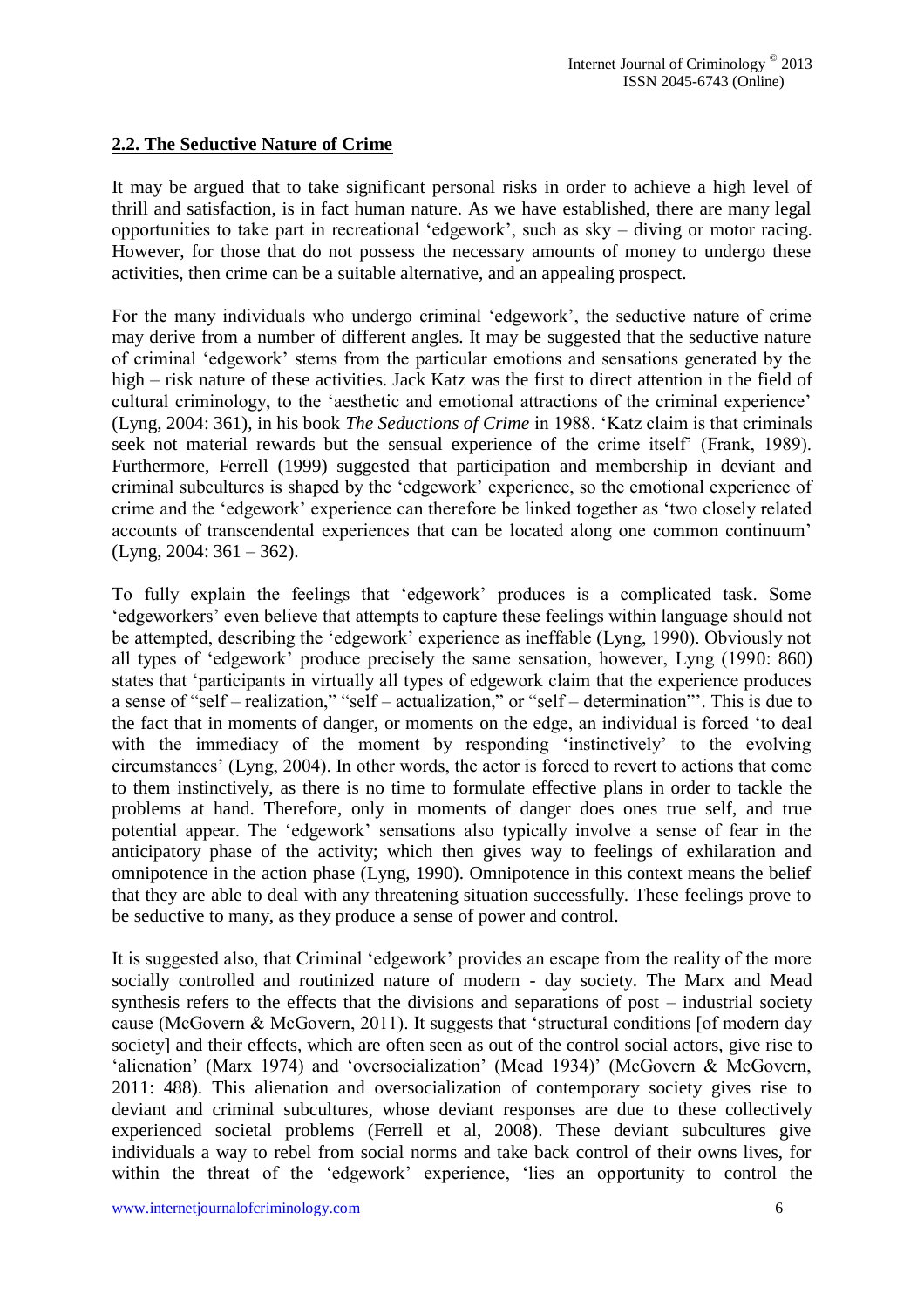'uncontrollable' and create meaning within an otherwise meaningless existence' (McGovern & McGovern, 2011: 488).

#### **3.3. Routine Activities Theory and the Crime Drop Hypothesis**

Routine activities theory suggests that crime is committed due to three variables. These are the absence of capable guardians, the presence of motivated offenders and the availability of suitable targets (Siegel, 2011). Routine activities theory can also be explained as a 'theory of how crime changes in response to larger shifts in society. The key to such change is the technology of everyday life, which organizes where we are, what we do, and what happens to us. That technology governs how crime carves its niche into everyday life' (Felson & Boba, 2010 cited in Sutton, 2010). In other words, technology influences the way in which crime affects our lives, as technology is what controls and runs our everyday routines. So it is safe to say that as technology changes and advances over the years, then criminal 'edgework' will also change in some way. Therefore it can be suggested that the fifteen year crime drop that the UK and USA has been experiencing is a result of the massive changes in both the amount, and the advancement, of entertainment and communications technology available today.

It has long been assumed that the communications revolution would bring about negative consequences for society. For example, violent television programmes and computer games allegedly desensitize young people to crimes such as car theft, violence and sex crimes, contributing to an increase in these crimes committed in real life (Sutton et al, 2012). Also, social networking media such as Facebook has been associated with an increase in cyber bullying (Sutton et al, 2012). However, 'beyond anecdotal examples, none of these allegations are supported by research' (Sutton et al, 2012: 5).

It can be argued that as society became more socially controlled and routinized, the need and opportunity to undergo 'edgework' risks in the form of crime and rebellion increased. This naturally led to an increase in crime over the years. A hypothesis can be put forward suggesting that:

*Crime drops, such as the fifteen year crime drop, happen when crime substituting activities, such as entertainment and communications media, advance. In such situations people are given alternative, legal and affordable ways in which to fulfil their natural 'edgework' needs. This serves as both a substitute and a distraction from taking part in criminal 'edgework'. We might call this potential explanation: The Criminal 'Edgework' Alternative Hypothesis.*

Modern day entertainment and communications media such as playing violent video games and watching violent movies can be argued as being able to provide the same self – determining and exhilarating 'edgework' experience as crime, without having to leave the house.

There have been many explanations put forward to explain variations in crime rates over the years, including a number of explanations for the decrease in crime rates over the last fifteen years. A number of partially tested hypotheses for the crime drop include larger prison populations and longer sentences, and the development of more effective and innovative police strategies such as 'zero tolerance' policing (Farrell et al, 2010). However, in reality there is no significant evidence to suggest that a particular explanation is much more substantially correct than any of the others, 'as most of these hypotheses do not provide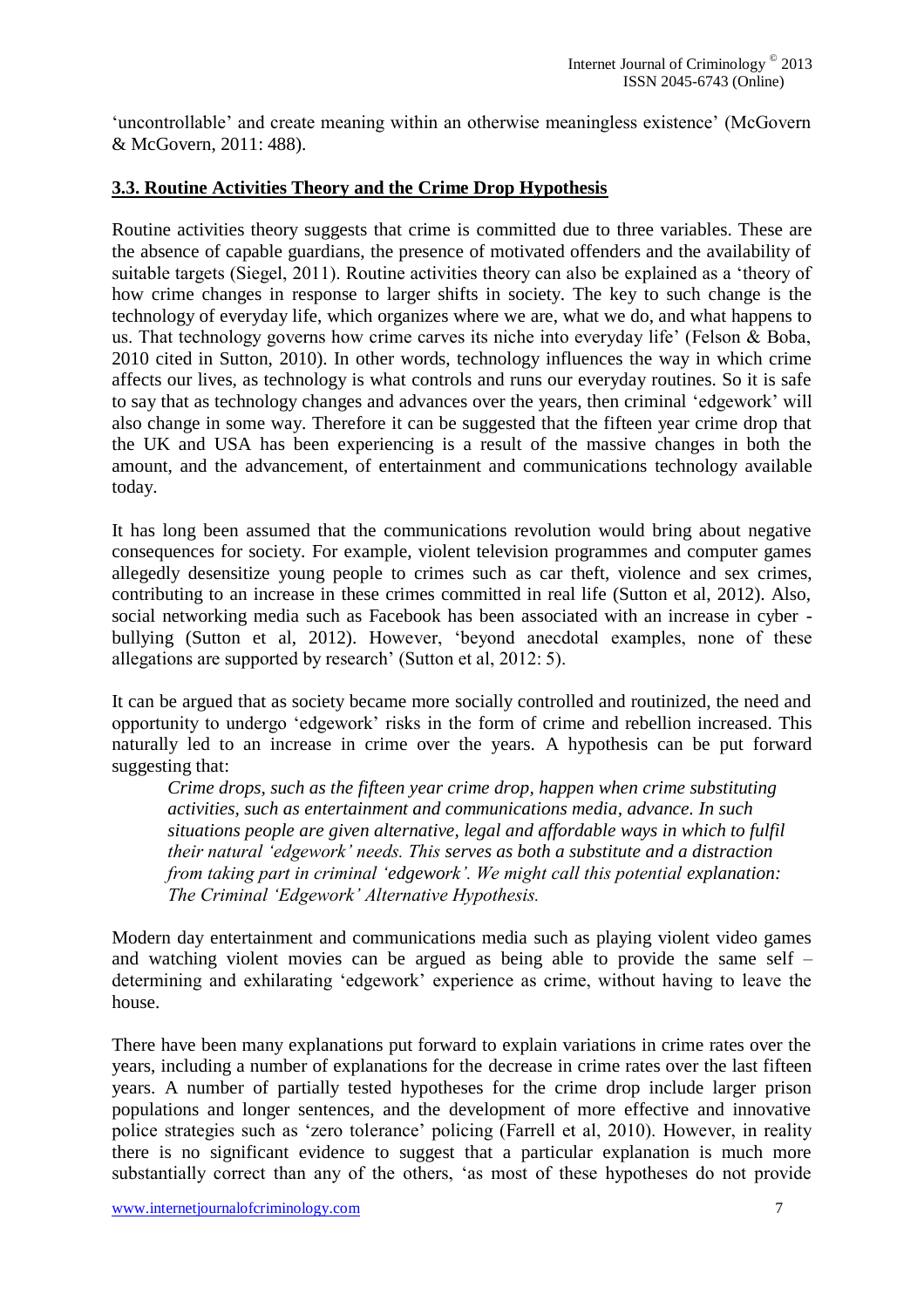adequate explanations of the crime drop' (Farrell et al, 2010: 27). They all offer possible, plausible explanations that have been studied in great depth, but suffer from inadequacy due to validity problems such as a lack of evidence or support (Farrell et al, 2010) However, using routine activities theory to explain the crime drop has been a new emerging trend in criminology, and is described 'as probably the most compelling theory of crime trends' (Farrell et al, 2010: 31). Felson suggested routine activities theory based explanations in 1998, but other than that, the theory seems to have been largely overlooked until now (Farrell et al, 2010). Therefore, the application of routine activities theory to the relationship between modern day media advancements, and the concept of 'edgework', may be a good direction to take future analysis and literature on the variations of crime rates.

# **Chapter 4: Access and Usage of Entertainment and Communications Media in Contemporary Society**

### **4.1. The Development of the Use of Modern Day Entertainment and Communication Media**

In order to evaluate the effects that entertainment and communications media has on the 15 year crime drop, it must first be established that more people use these types of media than ever before. It is safe to say that without looking at any statistics, you can argue that the usage must have increased, as there are many more items invented nowadays than in the past. Nonetheless, it must be proved that usage has increased.

In the modern day, we have access to a vast network of entertainment and communications technologies to keep us occupied and make our lives easier, all because of the effects of the communications revolution. 'The "Information Age" of the early  $21<sup>st</sup>$  century has a long and fascinating history that takes us well back into the  $19<sup>th</sup>$  century' (Ensmenger, 2006). Arguably the communications revolution began with the invention of the electric telegraph system by Samuel Morse (Ensmenger, 2006), which was quickly adopted by railroads, businessmen, bankers, brokers and many more, because of the advantage of instant communication.

The invention of the telegraph was followed by the invention of the telephone, radio and television (Sutton et al, 2012) in the late  $19<sup>th</sup>$  century and early 20<sup>th</sup> century. However, the communications revolution really started to grow exponentially when the National Science Foundation lifted any restrictions on commercial use of the World Wide Web in 1991 (Computer Science Museum, 2006), making it accessible to all the general public. In 1992 the number of computers connected to the Internet passed 1,000,000 (Computer Science Museum, 2006), and by August 2010, the number of devices connected to the Internet increased to 5 billion (Cox, 2010), highlighting the scale of technology growth. The graph below highlights the difference in the amount of Internet users in 2000 compared with that of 2010, with 2010 having a significantly higher figure: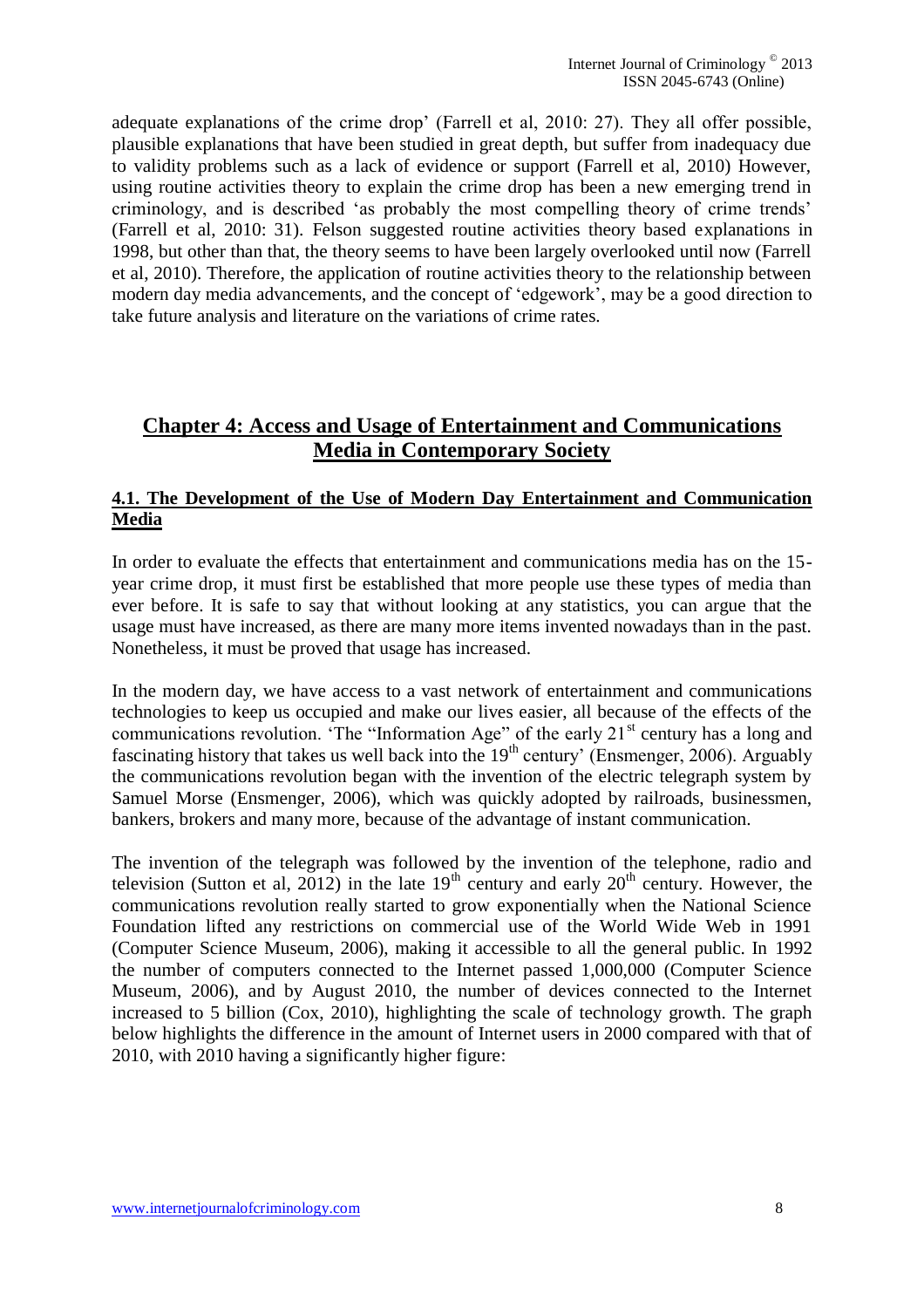

Figure 1. Distribution of Internet users for the top 50 countries in 2000 vs. 2010. Available at: http://royal.pingdom.com/2010/10/22/incredible-growth-of-the-internet-since-2000/.

At the same time, cell phone popularity was growing as they became more high – tech and efficient. By 1991, the number of cell phone subscribers hit 120 million (Brick, 2012), and by 2010 the number hit 5 billion (Physorg, 2010). The implementation of affordable smartphones such as the first Apple iPhone in 2007 boosted the industry further as 1,000,000 were sold in the first 74 days (Moritz, 2008). In contrast, 3 million iPhone 3G's were sold in 2008 within the first month (Moritz, 2008), highlighting the increasing demand for high – tech gadgets. The implementation of smartphones such as the iPhone allowed easy and portable access to a number of different applications such as the Internet, email, Facebook, games and so on, on one handheld device. It is now known that 27% of adults and 47% of teenagers in the UK own a smartphone (Ofcom, 2012). This would naturally increase a person's average time spent using entertainment and communications technologies.

Social networking media has also increased exponentially over the last decade. It was reported that 'the number of Facebook accounts held in the UK has reached 30 million, around half the population of the country' (Daily Mail, 2011). Worldwide, Facebook now has more than 500 million active users, meaning those who have logged onto the site within the last month (Daily Mail, 2011). These figures can be compared with that of 2009, where Facebook surpassed 200 million active users (McCarthy, 2009), working out to around a 250% increase in just a few years. In any given month, there is a total of 700 billion minutes spent online, which is the equivalent of 1.2 millions years (Daily Mail, 2011). The image below shows the average minutes per visitor in January for each social – media site: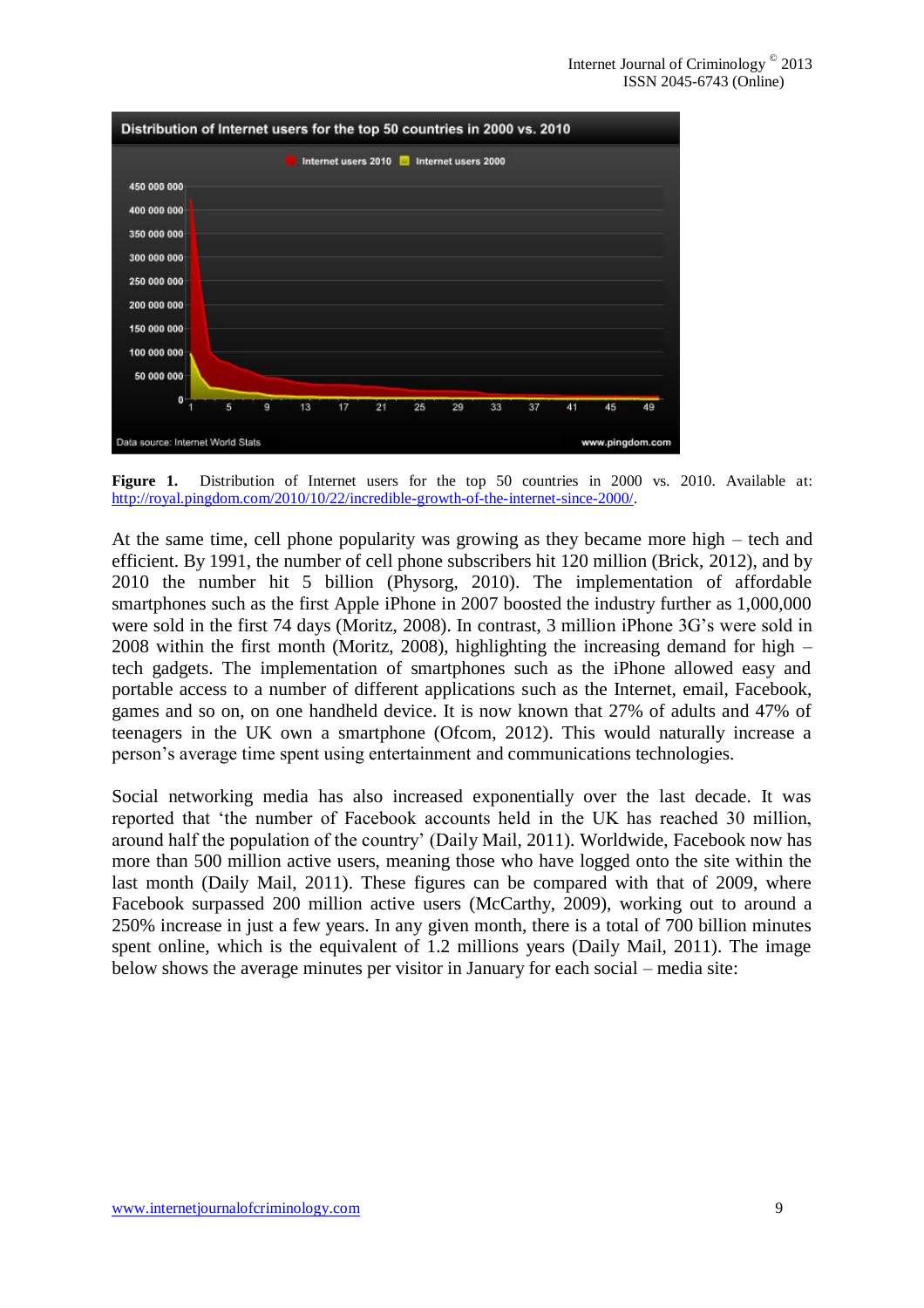

**Figure 2.** Average minutes per visitor to social – media sites in January. Available at: http://www.frankwbaker.com/mediause.htm.

The use and purchasing of computer games and games consoles has also risen over the years as the level of sophistication increased. It is reported that '135 million people in the U.S. now play video games for at least one hour each month, compared with 56 million players in 2008' (Media Literacy Clearing House, 2011). It is claimed that nowadays, 54% of American homes own a games console, and 41% own a current generation console (Media Literacy Clearing House, 2011).

Also, it is a fact that by 2010 114.9 million Americans owned at least one TV in their homes (Nielson, 2010). With the increasing numbers of channels made available by cable companies such as Virgin and Sky, people nowadays have a large variety of favourite TV programmes. This means that more TV's per household are preferred in order for each house member to be able to watch each of their own favourite TV shows. As of 2010, 28.3% of Americans have 2 TV's in their home, 25.1% have 3 TV's, and 29.9% have 4 or more TV's (Nielson, 2010). The chart below shows how usage of these TVs for men and women has increased by about an hour each between 1988 and 2008: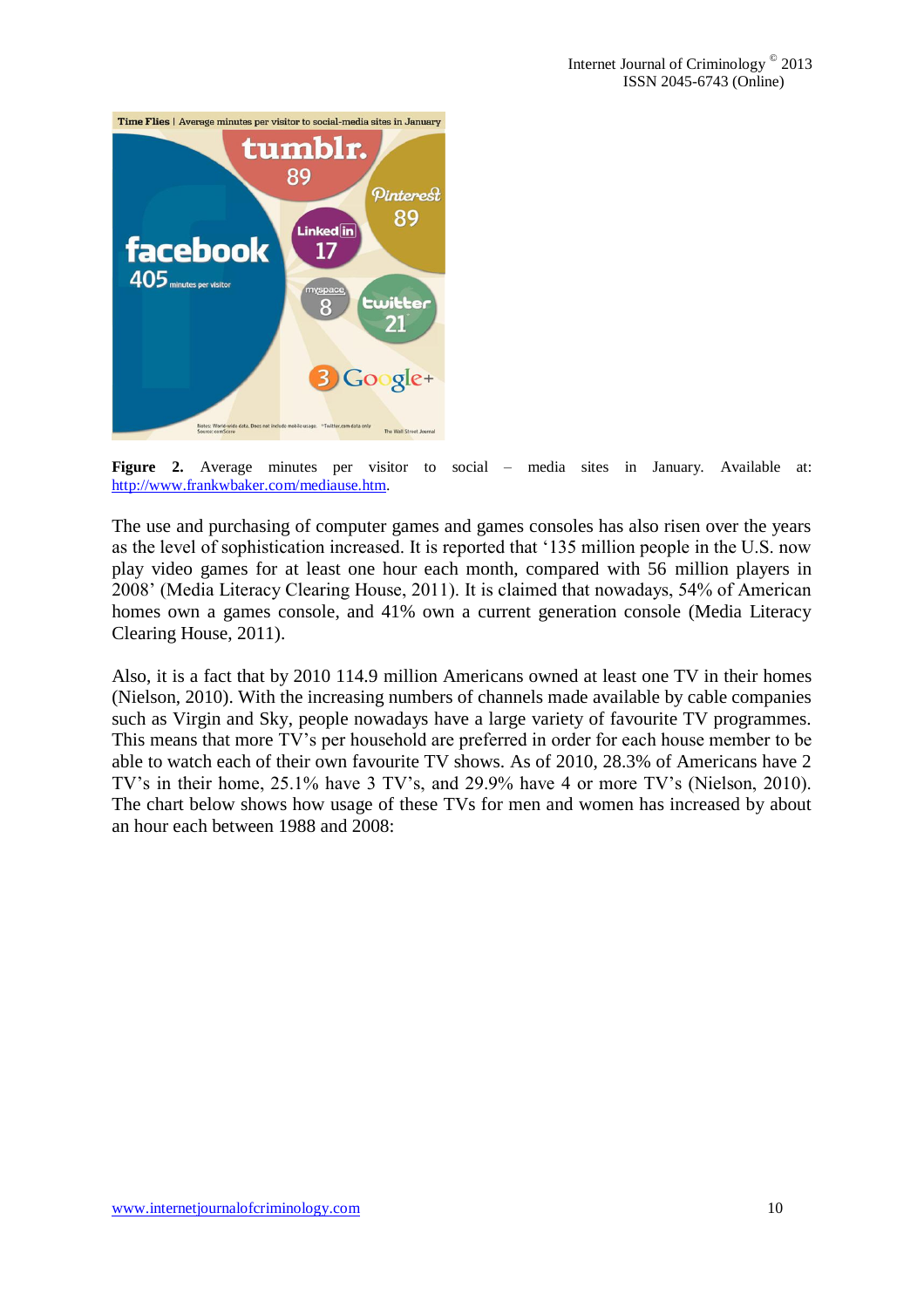

**Figure 3.** Time spent per day watching TV from 1988 to 2008. Available at: http://www.frankwbaker.com/mediause.htm.

The table below shows just how prominent and widespread entertainment and communications media has become:

| Daily Media Consumption of Typical Teenager in the USA 2008-2009 |                              |                                                           |                                                       |  |
|------------------------------------------------------------------|------------------------------|-----------------------------------------------------------|-------------------------------------------------------|--|
| TV<br>3 hours and 20<br>minutes                                  | PC.<br>52 minutes            | Mobile voice<br>6 minutes                                 | <b>Audio-only MP3</b><br><b>Player</b><br>1 in 2 used |  |
| <b>DVD</b><br>17 minutes                                         | Internet<br>23 minutes       | Mobile-text<br>messaging<br>96 sent or received           | Video on an MP3<br>player<br>1 in 4 watched           |  |
| <b>DVR</b><br>8 minutes                                          | Console gaming<br>25 minutes | Mobile video<br>If they watched, did<br>so for 13 minutes | <b>Movie theatre</b><br>Went once in past 5<br>weeks  |  |
| Online video.<br>If they watched,<br>watched for 6<br>minutes    | PC games<br>1 in 10 played   | Mobile web<br>1 in 3 used                                 | <b>Newspaper</b><br>1 in 4 read                       |  |
| Adapted from the Nielsen Media Company (2009)                    |                              |                                                           |                                                       |  |

**Figure 4.** Daily media consumption of a typical teenager in the USA between 2008 and 2009. Available at: http://www.frankwbaker.com/mediause.htm.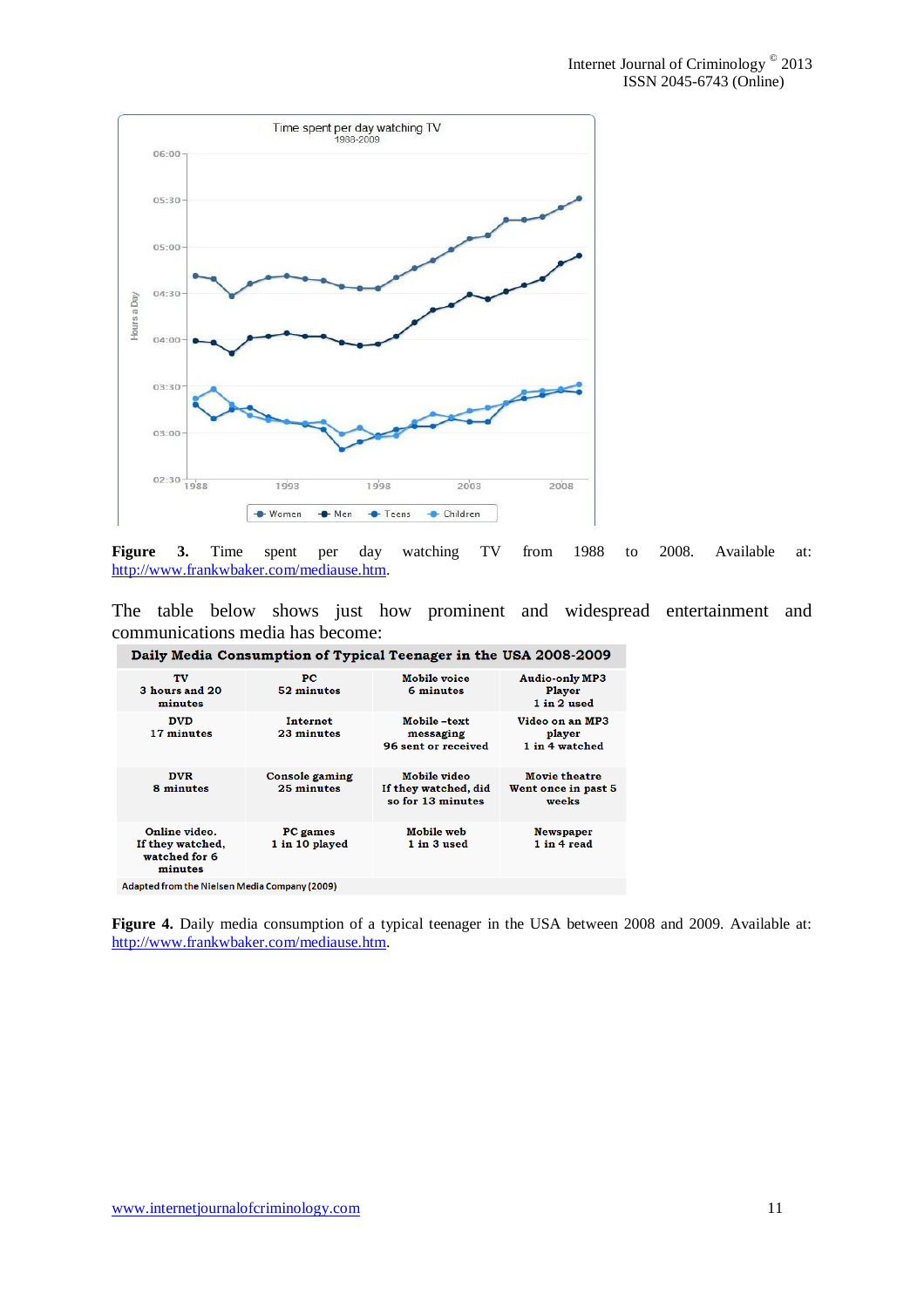#### **4.2 The Availability of Modern Day Entertainment and Communications Media to the Working Class**

In order to evaluate the effects that entertainment and communications media has on the  $15$ year crime drop, it must also be established whether or not people of a working class background actually have access to these modern day media technologies.

It is known that the working class take part in more criminal and deviant 'edgework' than the middle and upper classes, and this can be argued to be as a result of their lack of access to legitimate 'edgework' activities such as motor racing or sky diving, due to a lack of necessary funds. If they do not have the necessary funds to access these legitimate activities in order to fulfil their 'edgework' needs, then they may not have the necessary funds to access modern day entertainment and communications media such as games consoles, cable television, or smartphones to substitute and distract them from criminal 'edgework'.

As the working class take part in the most criminal and deviant 'edgework', if they do not have access to these modern day media technologies, then the 15 – year crime drop will most likely have nothing to do with advancements in technology, and the 'information age' of the early  $21<sup>st</sup>$  century. They would not be affected by the changes in society, and their criminal habits would remain the same.

To gain specific statistics on the amount of media consumption of the working class, compared with that of the middle and upper classes has proven difficult, and statistics like this may not be available. However, it can still be established that the working class do have reasonable access. 'According to a survey of social attitudes, 57% of adults in the UK claim to be working class' (BBC News, 2007). If you compare that with the fact that half of the UK's population has a Facebook account, and how 27% of adults and 47% of teenagers own a smartphone, then it is safe to say that the working class does have reasonable access. Also, the way in which average figures for media consumption have grown also suggests they have access, as the figures would not be growing if such a prominent class in society does not have access. Furthermore, Livingstone (1999: 5) found that 'both middle – class and working – class children mostly use the PC at home for games'. This statement may suggest that the working class do in fact have access to modern day entertainment and communications media. However, further research would be needed in order to provide solid evidence and validation for this theory.

## **4.3 Less Time for Crime**

You only have to look at the number of sales of modern day entertainment and communications media to realise the extent to which technology has become a part of our lives (Sutton, 2012). There are many more different kinds of digital media available to us than ever before, which is leading to a widespread attachment to modern technologies. There are the sales of smartphones,  $X -$  boxes and PlayStation 3's, IPods, laptops and PC's, handheld gaming consoles, cable and satellite TV, broadband, music downloads, DVD players, electronic book readers, and the list can go on (Sutton, 2012). Console games, including online gaming has become a massive part of our lives, with Call of Duty Modern Warfare 3 reaching 1 billion dollars in sales in a record 16 days (Stuart & Sweney, 2011). The relevant games consoles paint the same picture, with the Xbox 360 now reaching more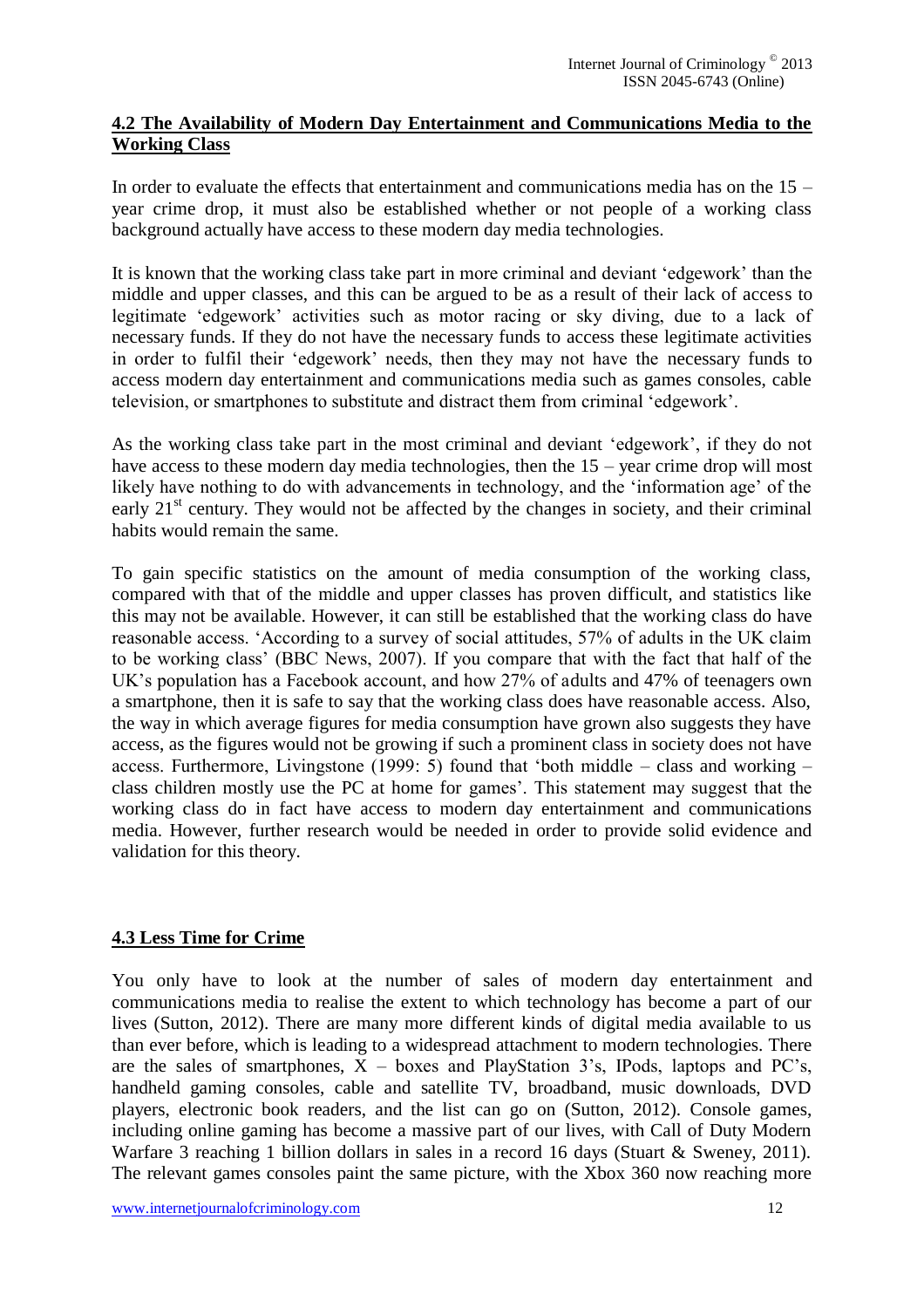than 66 million units sold worldwide (Takahashi, 2012), and the PlayStation 3 reaching more than 50 million units sold (Whitworth, 2011).

The volume of technology available to us to use takes up significant portions of our life, and has become hugely prominent in modern day society. Sutton (2012) states that 'an increase in regular and prolonged use of digital technologies takes up time that… might otherwise have been spent on the street…as potential offenders, and also as a potential victim'. In other words, offenders would have less time to offend, and victims would have less time to be victims due to an increase in the time spent using these modern day technologies inside their homes. These media technologies can act as both a substitute and a distraction from committing real life criminal 'edgework'. These media technologies, especially those such as online video games, can be addictive when taken to excess (Griffiths & Meredith, 2009). People can become addicted in the same way they do to crime, or any other 'edgework' activity; that is for the thrill, satisfaction and self – determination of the experience.

As established previously, routine activities theory suggested that crime is committed due to the absence of capable guardians, the presence of motivated offenders, and the availability of suitable targets (Siegel, 2011). Using this theory, reducing the time available for offending, and keeping potential victims and offenders inside will possibly provide the presence of a capable guardian, especially in the case of children and teenagers; will reduce the presence and motivation of offenders, and will reduce the availability and suitability of targets. It can be argued that this would naturally reduce crime rates.

It may be suggested, however, that the  $15$  – year crime drop in the offline world may in fact be facilitating and transferring to the online world in the form of fraud, harassment, drugs trafficking, copyright theft, hacking etc. As routine activities theory would explain, the changes in society over the years, in regards to advancements in technology, can be argued to have created opportunities for crime elsewhere, such as on the internet (Sutton, 2010). A main example would be fraud, which costs the UK economy £38 billion a year (BBC News, 2011). This is an important issue that would benefit from further research and exploration.

# **Chapter 5 – The Relationship Between Entertainment and Communications Media, Boredom and the Crime Drop**

## **5.1. Boredom as an Explanation of Crime Trends**

A uniform view of the exact definition of boredom does not exist, and it can be interpreted in different ways depending on the individual. Boredom can be defined as the 'state of being weary and restless through lack of interest' (Merriam – Webster, 2002 cited in Corvinelli, 2007: 3). Perhaps more suitable to this particular study would be the definition by Zuckerman (1979) cited in Corvinelli (2007: 3) who suggests that boredom is 'an innate component of sensation or novelty –seeking'. Boredom can be conceived as either a drive state, or a trait which is far from uniform, and the four factors that characterise boredom are stated as arousal, subjective repetition, unpleasantness and constraint (Corvinelli, 2007).

www.internetjournalofcriminology.com 13 Activists from groups such as Critical Mass and Reclaim the Streets are responsible for organising large gathering aimed at taking back the streets from automatic traffic in order to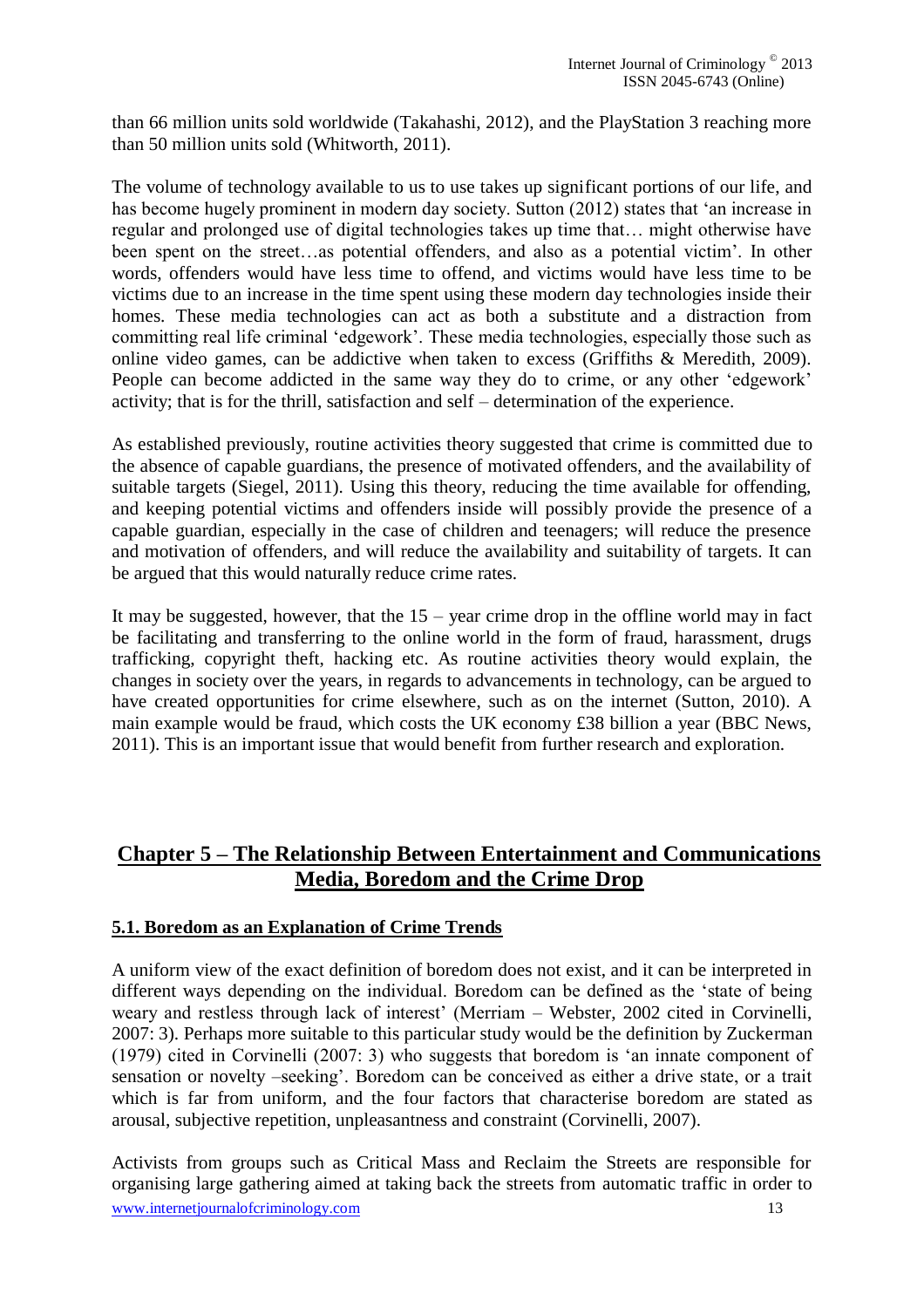reinstate natural, face to face community cohesion and engagement (Ferrell, 2004). Activists in these groups, and other related groups, believe 'that the automobile, while a deadly problem in itself, was in reality symptomatic of a larger set of contemporary problems regarding the mass extermination of human spontaneity, [and] the routinisation of everyday existence' (Ferrell, 2004: 1). In other words, the automobile is an example of a modern society facilitating repetition and undermining creativity, and in the case of routine activities theory, these changes in society over the years brought with them an increase in criminal and delinquent 'edgework' blamed on the effects of boredom. After all, according to Arthur Miller, gang culture is partly blamed on the feelings of boredom. Arthur Miller wrote an essay named 'Down the Corridor', which was first printed in 1962 and contains a great account of gang culture in the late 1950's (Lott, 2002). He suggested that they are all drowning in their one shared feeling – boredom, and therefore makes this the culprit (Lott, 2002). In the case of a delinquent, he suggests that 'he goes on a raid and feels the thrill of risking his skin or his life' (Lott, 2002), so that he may escape the boredom of each day.

'Edgework', including criminal 'edgework' can be categorised as ways to counteract the feelings of boredom, and this is due to the fact that the adrenaline rush of these risky activities and situations, provide 'vivid experiential and emotional resistance to rationalized control' (Ferrell, 2004: 5). This meaning that it provides a resistance to societal control and the routinisation of everyday life through experience and emotion. The nature of criminal or deviant activities committed by groups or individuals resemble activities which are not boring, 'and not boring precisely because they recapture, if momentarily, the lost immediacy of self – made human experience' (Ferrell, 2004: 6), and provide the self – determination and self – realisation that is lost in contemporary society.

The problem of boredom as being a cause of illegal activity or 'edgework' lies more so with the adolescent generation. 'For the teenager, particularly the poor teenager, boredom is the overwhelming, suffocating, central fact of life' (Lott, 2002). It is suggested that this is so because they are denied many of the activities, roles and responsibilities that adults undertake, leaving them with large amounts of time on their hands, and nothing to do to fill it (Warr, 2002). Csikszentmihalyi and Larson (1984) cited in Warr (2002: 82) stated that 'boredom is endemic to adolescents because there is much in their life that they do not control'. Criminal 'edgework' gives them something in their lives in which they have control over. However, as the adolescents grow into adults, it can be argued that their illegal activities can increase in seriousness and risk in order to achieve the same level of excitement and same resistance to boredom. This is especially referring to adults who don't possess the necessary funds to engage in legitimate 'edgework' activities and see criminal 'edgework' as a worthwhile alternative, as in the case of the utility risk paradigm, the rewards, including resistance to boredom, outweigh the potential negatives.

Risky and creative 'edgework' activities have been a part of life for many years and in many different cultures. An example of an 'edgework' activity from an entirely different culture is tribal stick fighting in tribes such as the Suri in South – Western Ethiopia (BBC, 2008). This proves that this type of activity is human nature, and to take away the access to this sort of freedom of creativity will only cause crime blamed on boredom. In tribes like these it is often the case that the word boredom does not feature in their terminology, which was found in the case of the Warlpiri people in aboriginal Australia, and when they do refer to boredom, they use the English word for it (Musharbash, 2007). This may suggest that 'boredom in precontact Warlpiri life was experienced less than it is today, if at all' (Musharbash, 2007: 310). This may show that the Western world increases and spreads the feelings of boredom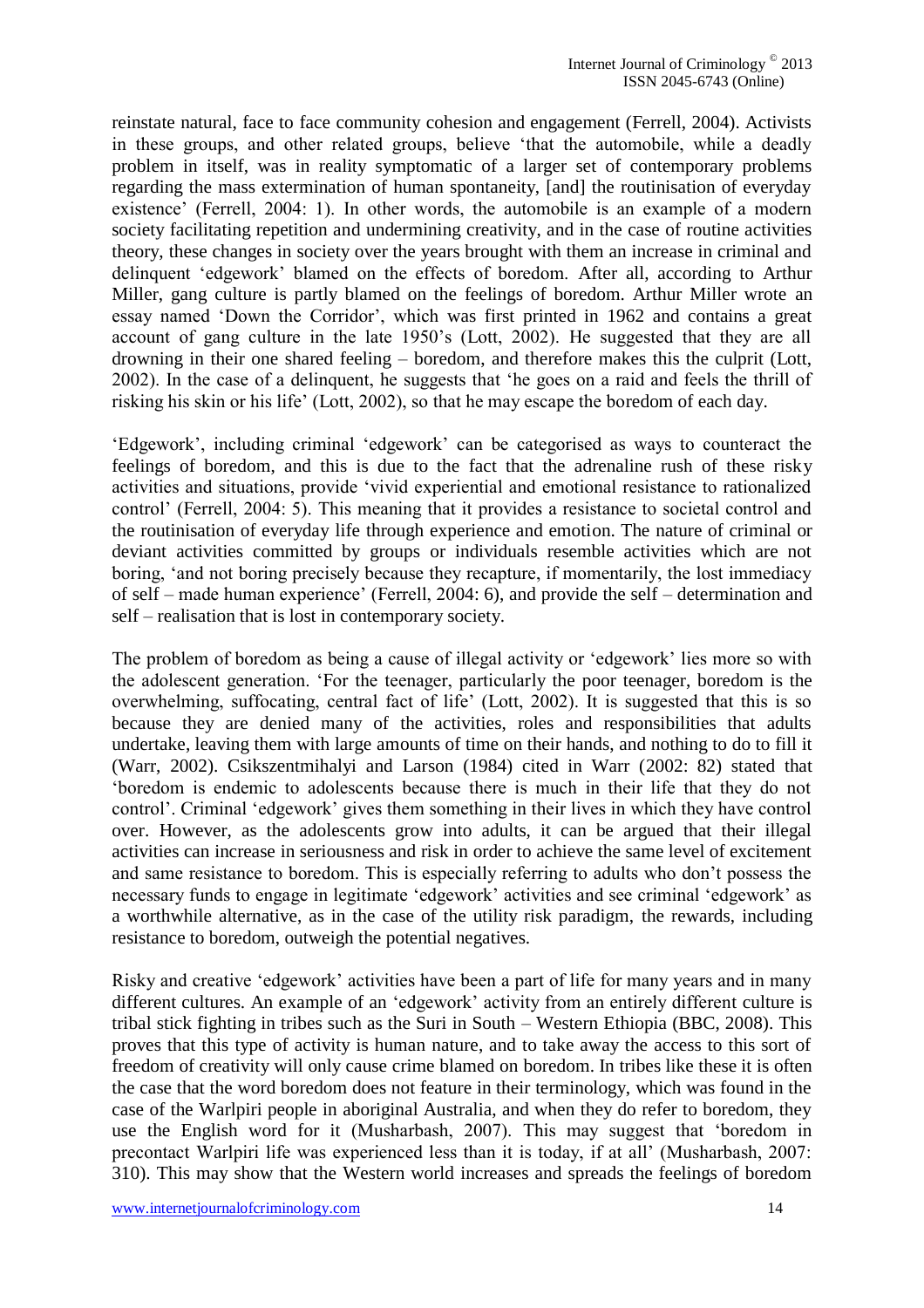more and more as time goes on, by undermining spontaneity, and leading to an increase in criminal 'edgework' as a result.

The idea is that as the entertainment and communications media advanced unprecedentedly over the last fifteen years, it gave life back some of its spontaneity and served as an effective way of counteracting boredom, and therefore served as a way of reducing criminal 'edgework'. The use of these media advancements is also good for interrupting routine and repetition, providing a pleasant novelty experience, and for breaking away from the constraint of modern day society. All the above factors are said to be solutions to the effects of boredom, so if delinquent or criminal 'edgework' is a result of boredom, then it makes sense to believe that these types of media will reduce the need to commit criminal or deviant acts. Bates and Ferri (2010: 7) state that at the core of entertainment lies, 'exhilaration; fear and relief; sadness or melancholy; sensory delight; and achievement, as in winning a video game'. These feelings of exhilaration and the negotiation of two boundaries are all part of the 'edgework' experience. They help to break away from the routinisation of modern day society, and therefore aid in reducing boredom.

#### **5.2. Government and Local Authority Schemes**

There are many different schemes ran by the government, police and local authorities, which are directed towards the teenage, or adolescent group in society. These schemes can be a combination of summer schemes and permanent schemes. Sports clubs are a common component, and may include football teams and schools, boxing, canoeing, swimming, martial arts, abseiling and more (Adamson, 2004). Music and performing arts schools and centres are also featured, including 'a theatre school and dance group in Norwich, dance in Hackney and an academy of music and the performing arts in Luton' (Adamson, 2004: 5). Alternative forms of schemes such as Rochdale's planned Youth Tolerance Zones, planning to provide the youth with less formal venues in which to meet, are also implemented (Adamson, 2004). These schemes aim to revitalise inner city communities by restoring their life and flair, and by improving their moral and physical environments (Geason and Wilson, 1988). Geason and Wilson (1988: 16) stated that 'they removed young people from trouble and kept an eye on them; and allowed them to take part in activities that interested them'. Since boredom is a result of a lack of interest, creativity, sensation and/or novelty, then these schemes may be an effective way of counteracting it, as they can provide teenagers with all of the above if done correctly.

Research suggests however, that 'merely introducing young people at risk of offending to sport or leisure activities is unlikely to reduce criminality' (Adamson, 2004: 5). These schemes and leisure activities are still ran by society, with rules and regulations, opening and closing times, and authority figures. Therefore, it may be argued that they are more ways in which society controls its population, which may mean that they do not provide the instant satisfaction and excitement that criminal 'edgework' does because they are part of the social norm. By taking part they are arguably adhering to the rules and routinisation of modern society, which is to blame for boredom in the first place, so rebellion will naturally take over.

Examples of this in practice are described in a chapter in the book titled *Vandalism*, edited by Colin Ward. The examples talk about the activities of a few groups of children in Bradford:

*In the winter, the playgrounds that had been provided in Bradford's Victorian parks, had locks on the rocking horses and had their swings removed in respect to health*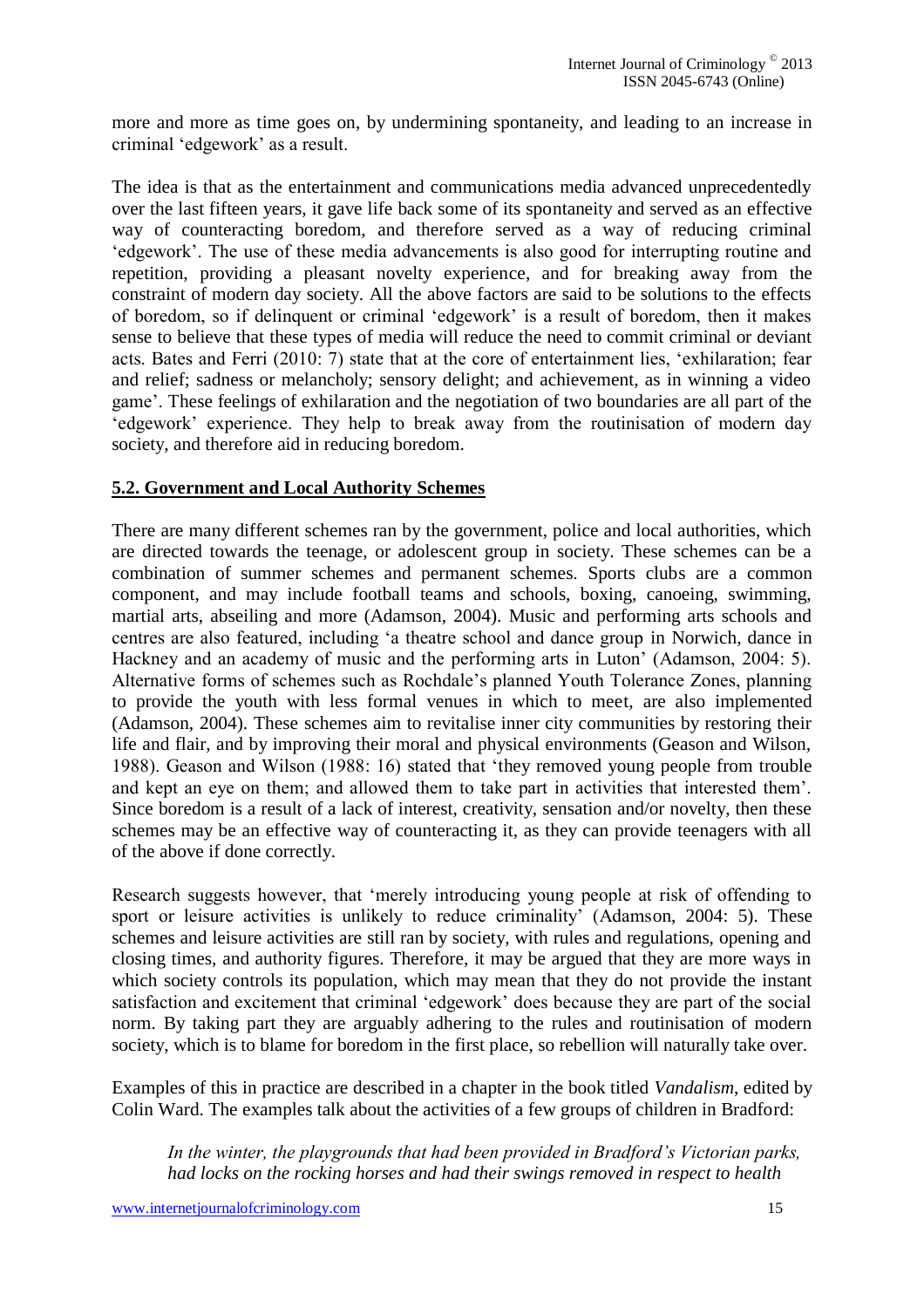*and safety. In one of these parks, a group of six – year – olds were found to be smashing the locks that chained their rocking horse in fits of rebellion. Around the corner was a drive – in supermarket where another group of ten to eleven year olds had stripped down several trolley baskets and were using them as a form of toboggan. Around the front of the supermarket, the children had created a complex game of tag and climbing, using pallets stacked in various heights.*

(Taylor and Walton, 1973 in Ward, 1973)

There is no doubt that these activities are taken part in all over the country. The emphasis on these delinquent activities is the potential danger present (Taylor and Walton, 1973 in Ward, 1973). Childcare officers and welfare workers express worry at how children prefer to play in supermarket car parks than in designated parkland areas, however, they fail to realise that 'the park, stripped of its playground hardware, is a bore. And it provides nothing in the way of adventure and risk' (Taylor and Walton, 1973 in Ward, 1973: 94 – 95). This danger, adventure and risk of delinquent activity are all components of the 'edgework' experience, which is a natural way of reducing boredom, and may have been the only activities the working class had thrilling enough to vent this boredom.

The argument is that since entertainment and communications media has evolved and been made available, the youth have other ways to reduce their boredom which can mimic the real life criminal and delinquent 'edgework' in a virtual environment, with violent media such as violent and delinquent video games or television programmes. This would mean that individuals may gain the same sense of risk, danger and adventure they get from criminal and delinquent 'edgework' that they need in order to reduce their boredom, without committing the acts for real, therefore, reducing crime in the process (see chapter 6). However, the question should be asked that if individuals don't take part in sports because it doesn't provide the necessary level of instant excitement and satisfaction that criminal 'edgework' does, is it plausible to argue then, that entertainment and communications media can give a big enough thrill to distract people from crime? The answer is subjective; however, media can provide an avenue to, in a virtual sense, rebel from society, which sports or other schemes cannot. In order to verify this theory, further research involving ethnographic study and open questionnaires would be beneficial in order to provide solid evidence and verification.

#### **5.3. Alcohol and Drug Abuse**

Alcohol and drug abuse is a major problem in many communities, especially rural communities. In 2004 and 2005, eleven million Americans suffered from alcohol and illicit drug dependence (Corvinelli, 2007), and in the UK it is estimated that 5% of individuals aged between 16 and 59 use drugs every month (Davies et al, 2011). It is believed in research that there is a 'causal link between leisure boredom and high – risk health behaviours such as substance abuse' (Patterson and Pegg, 1999). Substance abuse is another form of 'edgework' due to its high risk and the blurring of the boundaries between consciousness and unconsciousness. It is another way to give life back some of its creativity and spontaneity. A 30 year – old from Dumfries stated that 'half of it is boredom. People have nothing to do' (Brocklehurst, 2005). It is stated in many government and media agencies research that boredom is a major cause of drug and alcohol dependence. BBC health explains that a lack of stimulation leaves your body feeling bored and isolated, leading to self – harmful actions such as drug and alcohol abuse (BBC Health, 2011). So if 31.9% of a Canadian high school reported boredom in school and 30% stated that they were also bored outside of school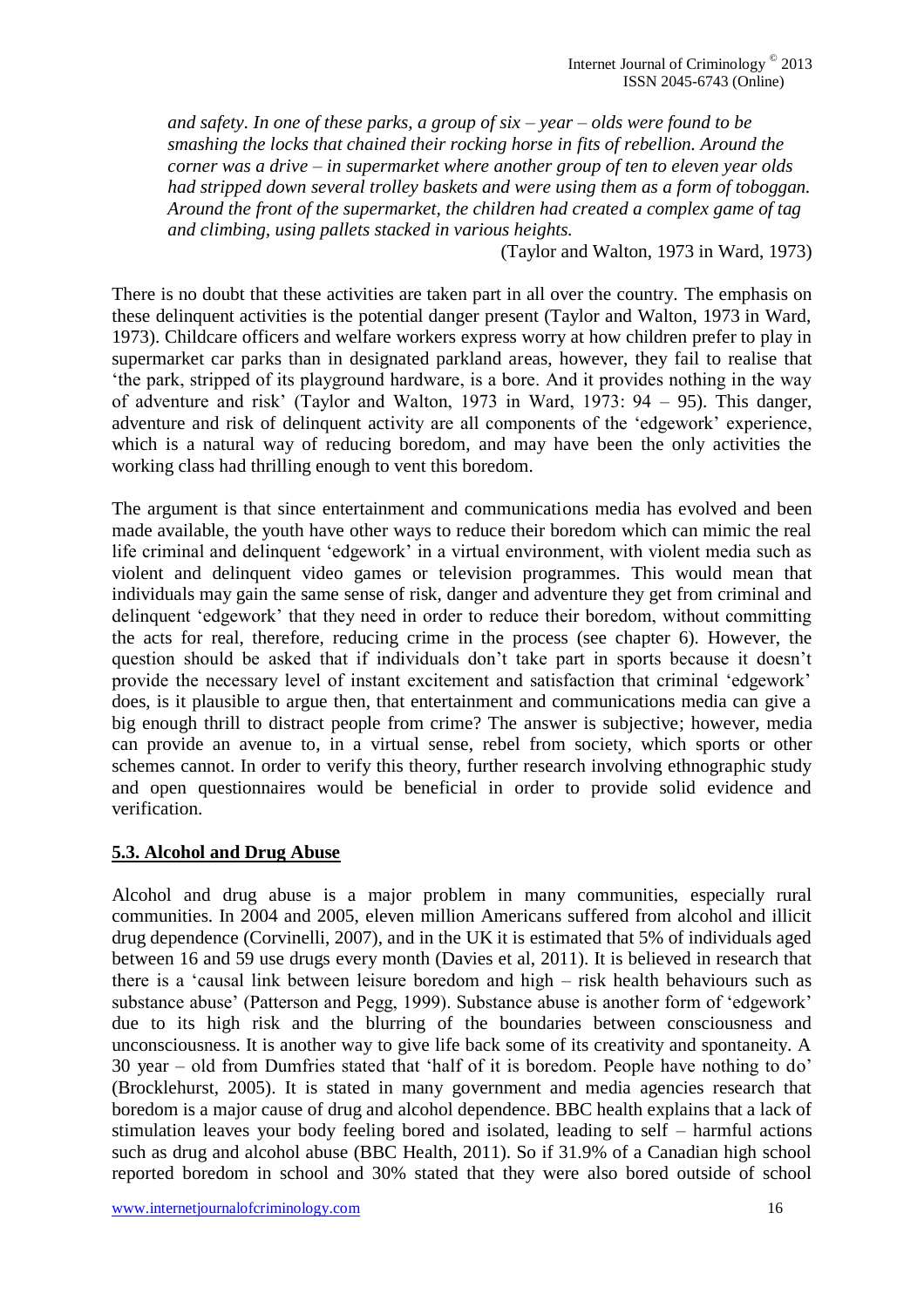(Patterson and Pegg, 1999), then there is an existence of many potential drug and alcohol 'edgeworkers' blamed on the feelings of boredom.

This drug and alcohol abuse 'edgework' naturally leads to a rise in criminal and delinquent behaviour, not just for the reason that drug abuse is in itself a crime, but also due to the effects that these substances may have on a person's morals or personality. For example, in 2011, crime statistics showed that there were 392,787 offences that could be related to alcohol (Collins, 2011). It is not just violent crime such as assault or grievous bodily harm that can be attributed to alcoholism. In six English cities in 1998 and 1999, significant proportions of individuals arrested for a variety of different crimes such as burglary, joyriding, criminal damage or robbery, tested positive for alcohol (Institute of Alcohol Studies, 2011). It's not just alcohol that causes these types of crimes. A high proportion of those arrested in the six English cities also tested positive for drugs. Crimes committed because of drug abuse is not only due to the effects shaping individuals personality, but is also committed in order to gain necessary funds to fuel their addictions. These crimes may include robbery, burglary, drugs trafficking and more.

The argument put forward is that entertainment and communications media advancement over the last fifteen years has reduced the need to take part in 'edgework' involving the abuse of drugs and alcohol in order to stave off boredom. This media advancement can be thought to provide a legitimate, alternative form of 'edgework', with the necessary thrills and excitement to reduce boredom and keep people away from substance abuse. There has been 'an 11 percent decline in drug use by  $8<sup>th</sup>$ ,  $10<sup>th</sup>$  and  $12<sup>th</sup>$  grade students' (HHS Press Office, 2010) in the US, and drug use in the UK is at its lowest numbers since records began (Campbell, 2011). This correlates with the fifteen – year crime drop, and supports the fact that modern day media advancements may be playing a part in reducing criminal 'edgework' by tackling the problem of boredom. However, further research would be beneficial in order to provide more solid evidence for the link between the advancement in entertainment and communications media, and the reduction in drug and alcohol related crime.

# **Chapter 6: The Impact of Modern Day Violent Media on Violent Criminal 'Edgework'**

#### **6.1. Background**

It is a fact that screen based violent entertainment such as movies, video games, television shows or Internet games/videos, is a common sight in modern day society. As the contemporary world gets more and more technologically orientated, the exposure of violent entertainment is only going to increase, so the impact it has on violent criminal 'edgework' should be addressed. Special attention should be given to the possible impact of violent video games because it's 'one of the newest and most prominent sources of screen – based media violence' (Funk et al, 2004: 24). It also allows participation in, and to an extent, the creation of violent actions, instead of simply being a content recipient or observer like in movies or television shows (Funk et al, 2004). This gives a further sense of immersion, which will more likely have an impact on an individual's real life violent criminal 'edgework'.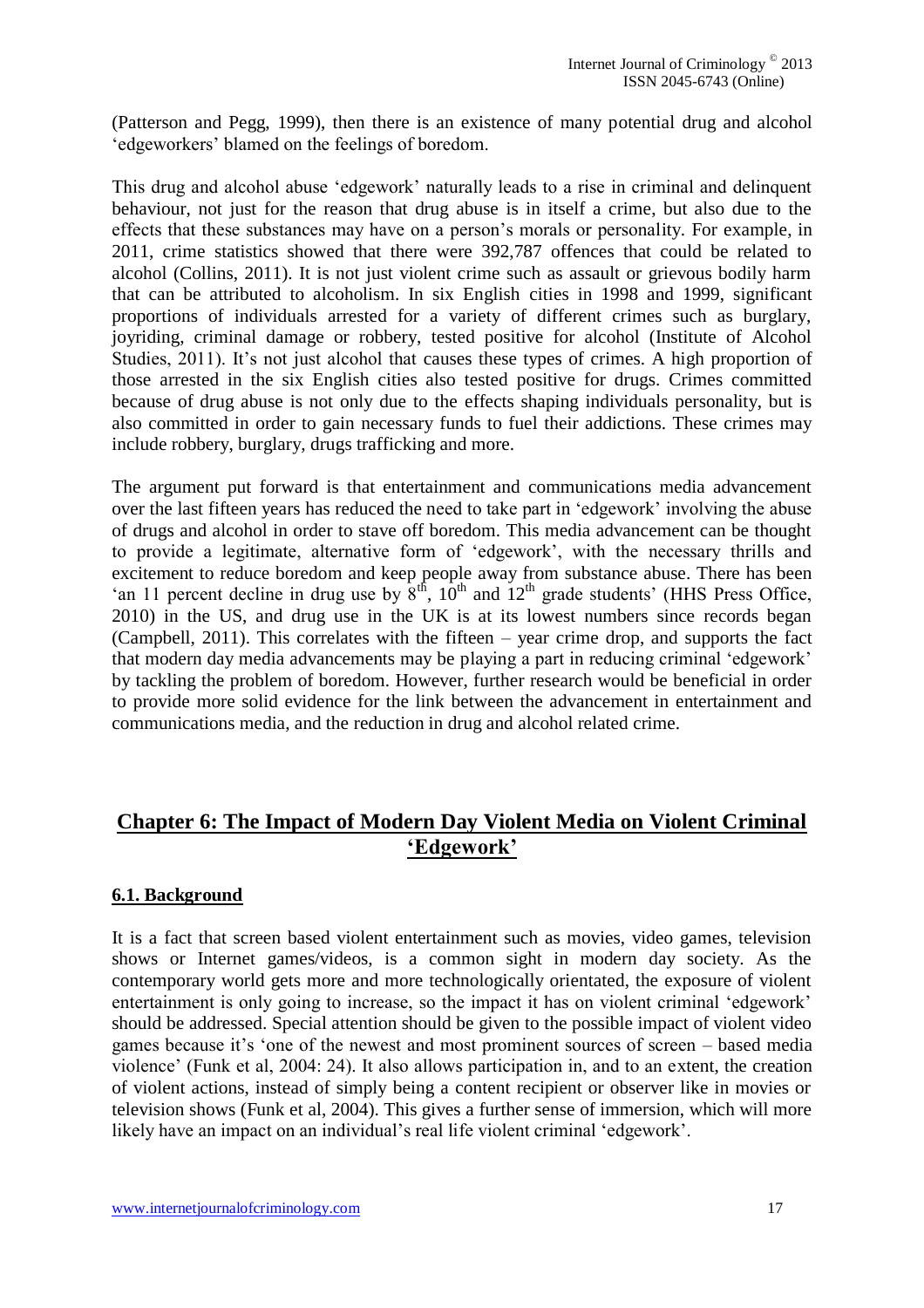It is known that 'up to 90% of all video games contain some sort of violent content; at least half of these games include actions that have the potential for serious harm against game characters' (Funk, 2005: 401), and that in 2008, 97% of those aged 12 to 17 played video games, with two thirds of them playing games which involve violence (Miller, 2011). So if the popular and criminally violent video game Grand Theft Auto IV produced around \$500 million over 5 days (Stuart, 2011), the high level of exposure that people have to violence in video games is clearly evident. In the case of TV shows, a Canadian study reported that in 2001, there were 40 acts of violence per hour on TV (Media Awareness Network, 2010), so if the average teenager in the U.S. watches 3 hours and 20 minutes of TV each day (Media Literacy Clearing House, 2011), then the level of exposure to violence through TV viewing is high.

There is a popular belief amongst researchers, organisations and the general public, that this high exposure to modern day violent media, especially violent video games, can contribute to committing real life violent criminal 'edgework' as a result of re-enactments, desensitisation or the need for a greater thrill. However, there is an increasingly present opposing argument to this, suggesting that exposure to violent media may more realistically be decreasing violent criminal 'edgework' by reducing the need for it in real life.

#### **6.2. Violent Media Causes Violent Criminal 'Edgework'**

'The typical American child will view more than 200,000 acts of violence, including more than 16,000 murders before aged 18' (Beresin, 2010). These will be viewed in various media sources such as movies, television or video games. The popular belief and assumption is that the high exposure to media violence at a young age can increase the likelihood that children will exhibit violent or aggressive behaviours towards live or inanimate victims (Drabman & Thomas, 1974). This has been stated and reiterated many times through the popular press and other published works, and has been of immense interest to policymakers over the years (Savage, 2004). Many violent crimes have been blamed on violent media, a prime example being the Jamie Bulger murder, which was blamed on the movie *Child's Play 3* (Morrison, 2003)*.* It is claimed that media violence increases the risk of violent crime in the same way that growing up in a violent environment increases the risk of violent crime (Huesmann & Taylor, 2006). Video games are believed to be the most harmful because they can effectively 'act as virtual rehearsals for actual violence' (Miller, 2011), so are the most likely to cause real life violent criminal 'edgework'.

There are a number of ways in which modern day violent media is said to cause violent crime. It can be suggested that individuals may begin with being able to fulfil their 'edgework' needs by committing violent crime within a video game, or viewing violent crime in television shows or movies. However, eventually this level of thrill, power and control may not be sufficient enough to satisfy, leading to real life violent criminal 'edgework' being committed through re – enactments of violence viewed in the media.

This imitation of violent media material is part of the social learning approach to understanding the effects of media violence (Ferguson, 2010 in Ferguson, 2010). The social learning approach involves models of aggression such as the General Aggression Model, which suggests that 'watching violent media leads to the development of violent *scripts*' (Ferguson, 2010 in Ferguson, 2010: 42). Those people who possess more violent *scripts* will naturally react more violently than those with less (Ferguson, 2010 in Ferguson, 2010), meaning there is more chance of them reverting to violent 'edgework' sufficient enough to be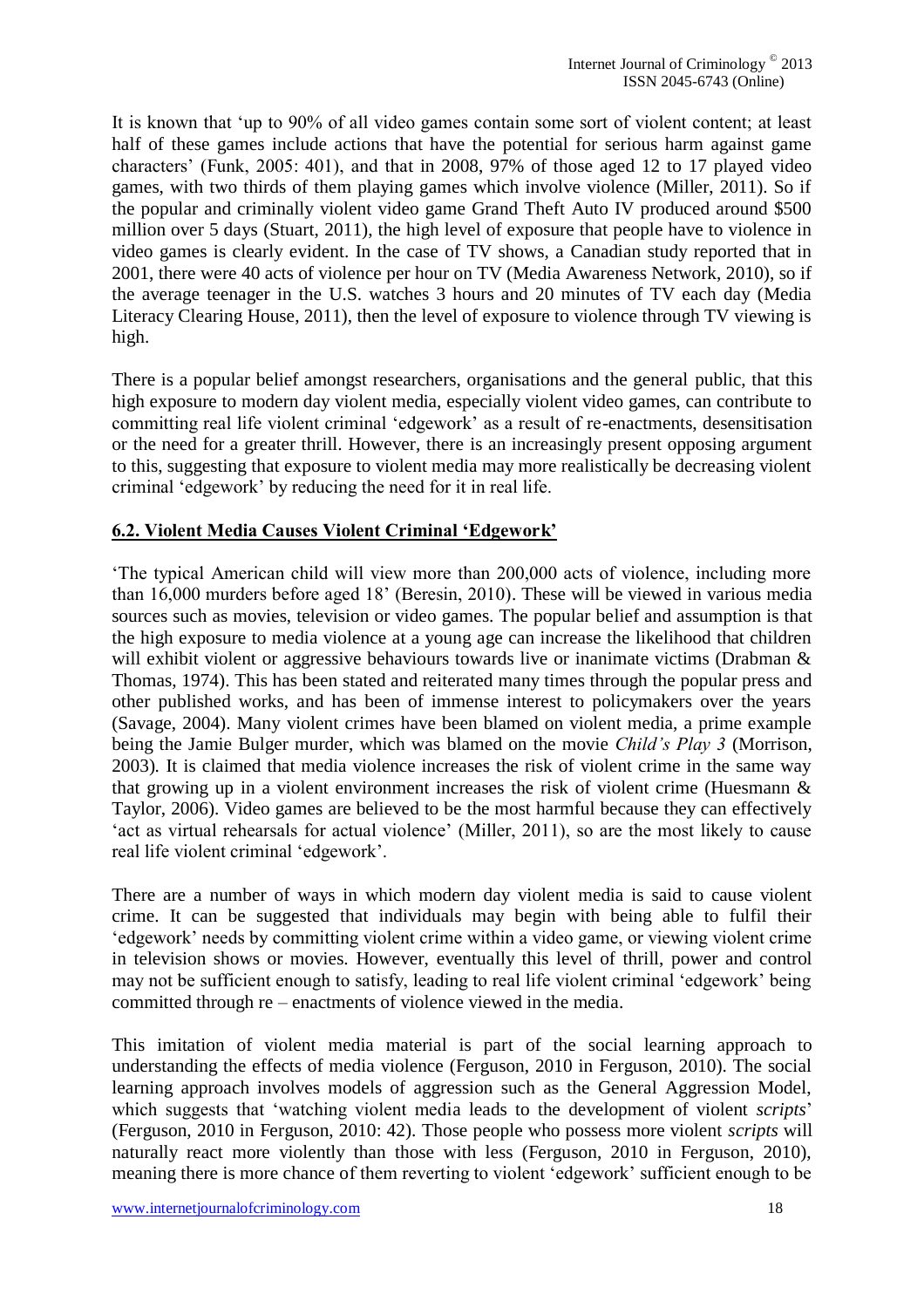criminal. These violent scripts may manifest not just as instant reactions, but also as premeditated acts of violence. For example, various shooting sprees in America have been blamed on violent video games, including the 1999 Columbine School Massacre (Tompkins, 2003), where the offenders are said to be mimicking the actions of characters in games. It was even rumoured that 'one of them had practised for the raid by creating a mock up of their school using a map editor from one of their favourite first person shooters' (Carden, 2009).

It is also said that individuals become more violent after viewing and committing violence in a virtual environment because of a desensitising effect. 'Desensitisation means the attenuation or elimination of cognitive, emotional, and, ultimately, behavioural responses to a stimuli' (Funk et al, 2004: 25). Emotional desensitisation involves the numbing of emotional reactions to situations that would normally gain a strong response (Funk et al, 2004). Cognitive desensitisation involves the change in the belief that violence is uncommon and unlikely, into the belief that violence is inevitable and mundane (Funk et al, 2004). The way in which desensitisation to violence may shape the behavioural responses to a stimuli include the 'failure to intervene to stop violence or the active commission of a violent act' (Funk, 2005: 403). Emotional and cognitive desensitisation may cause an individuals use of violence to be without empathy, so the use of it as a form of criminal 'edgework' may increase in seriousness, as there would be no feelings of guilt to reverse the thrill of the situation.

Despite this popular belief, realistically there is no evidence to suggest that violent video games cause an increase in the application of real life violent criminal 'edgework'. 'Several well regarded reviews have concluded that the current body of research is unable to support the argument that the fantasy violence of games [and other types of violent media] leads to real life violence' (Olson, 2004: 148). The problems in many studies that claim modern day violent media causes violence, is that discussions of limitations fall by the wayside, meaning that they are not addressed in the way they should be (Olson, 2004). In the case of school shootings blamed on video games, it was found that the most common shared trait among these perpetrators was a history of suicide attempts or suicidal thoughts (Olson, 2004). There was no mention of a shared love of violent video games. Also, the fact seems to be ignored, that millions of people view various types of violent media on a regular basis, but do not commit real life violent criminal 'edgework'.

#### **6.3. Violent Media Reduces Violent Criminal 'Edgework'**

The opposing view is that viewing modern day violent media may actually be beneficial. It may actually provide an effective substitute for the feelings of real life violent criminal 'edgework'. It doesn't just take away available time, or provide an avenue to reduce boredom, but it also acts as a substitute for the real life experience. A study by the Centre for Mental Health and Media, on the impact violent video games have on young people, concluded that while a small number of youths may become more aggressive after playing violent games, for the vast majority, playing violent video games may be a normal part of development (Miller, 2011).

People who have the tendency for real life violent criminal 'edgework', may find the same feelings when viewing violent media, meaning that they don't have to resort to real life circumstances to achieve the same 'edgework' feelings. They may gain the same feelings of exhilaration, self – determination, self – actualization, and self – realization they gain from real life violent criminal 'edgework', by for example, playing the multiplayer mode on Call of Duty, or viewing gory horror movies. After all, 'research suggests that… offenders seek to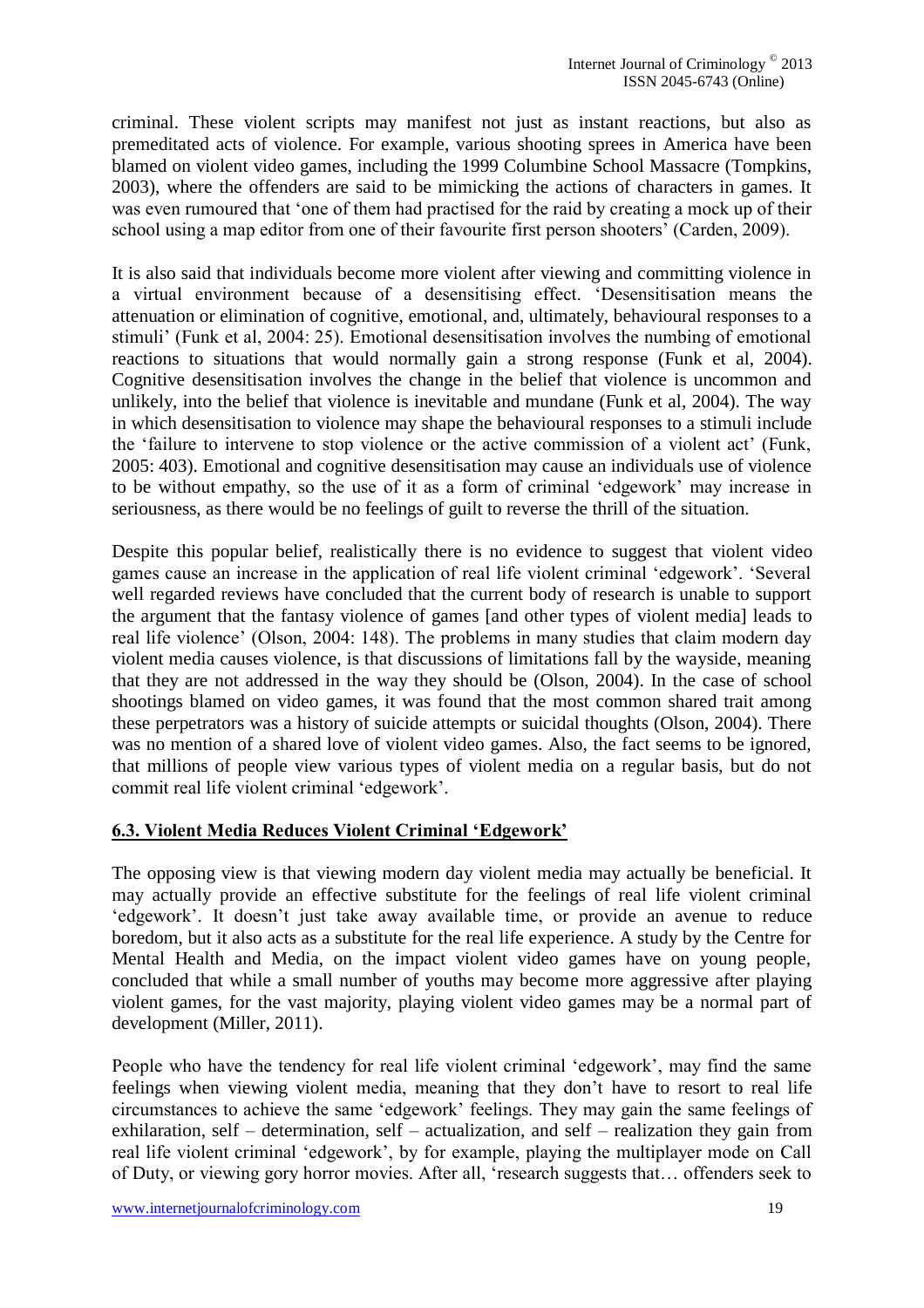maximise their rewards while minimising effort and risk' (Strodtbeck and Short, 1964 cited in Sutton, 2012: 18), so the arrival of modern day violent media such as online multiplayer as 'edgework' may be a sufficient enough thrill to reduce the need for real life violent criminal 'edgework' (Sutton, 2012).

Statistics on violent crime rates over the last fifteen or so years seem to provide some evidence for this opposing view. Data from federal criminal justice agencies show that serious violent crimes among youths have gone down since 1996, which correlates with the large increase in video game sales (Miller, 2011). 'Between 1994 and 2001, arrests for murder, forcible rape, robbery, and aggravated assaults fell 44%, resulting in the lowest juvenile arrest rate for violent crimes since 1983. Murder arrests, which reached a high of 3,800 in 1993, fell to 1,400 in 2001' (Olson, 2004: 145). Since adolescents are some of the main perpetrators of violent crime, and the main participants in video game activity, it is safe to assume that there is a possible link here.

There is evidence to suggest that for some, the need for the thrill and rebellion of violent 'edgework' is innate, and violent media can give people an avenue to express this without committing any crimes. According to biological positivism, which suggests that some people are more prone to violent or criminal behaviour due to their individual biological makeup, the craving for violence can be linked with aberrations in the activity and metabolism of the neurotransmitters serotonin and dopamine, which can increase stimulation seeking behaviours (Fishbein, 1998). Therefore, the fact that viewing violent media substitutes for real life violent criminal 'edgework', essentially means that 'people who are likely to commit violent crimes might be able to get their violence "fix" by playing video games instead of committing crimes' (Carden, 2009). Also, according to biological positivism, higher levels of testosterone have also been linked with high levels of aggression. High testosterone levels in males cause them to have a low tolerance, which makes them easily provoked and more likely to respond violently (Williams, 2004). Those with higher levels of testosterone may also benefit from using violent media as a way of gaining their 'fix' of violence.

The Catharsis Model supports this theory as it suggests that 'aggression is primarily a biological drive that requires expression' (Lorenz, 1963 cited in Ferguson, 2010 in Ferguson, 2010: 43). It suggests that media violence provides an outlet or release for aggressive drives, leading to a reduced amount of violent criminal 'edgework' (Ferguson, 2010 in Ferguson, 2010). The relationship between pornography and sex crimes also provides support, as separate empirical studies by Winai Wongsur and Todd Kendall show that access to Internet pornography is associated with reductions in sex crime (Carden, 2009). So sex addicts can gain the same 'fix' in a virtual environment that they can in real life situations, which is the same as what may be the case for those who crave criminal 'edgework' in the form of violence.

The question can be asked however, as to whether it is actually plausible to suggest that viewing modern day violent media can substitute for the experience of real life violent criminal 'edgework'. Is it plausible to state that viewing violent media can create the same feelings that participating in real life violence does? After all, the idea that violent media substitutes for crime assumes that people have no other motivations to commit crime other than for the experience. The answer is currently subjective, however to date, research does not seem to support either of the opposing arguments about the effects of media violence on real life violent criminal 'edgework' (Ferguson, 2010 in Ferguson, 2010). Ferguson (2010) in Ferguson (2010: 44) states that 'evidence supporting the catharsis model has been virtually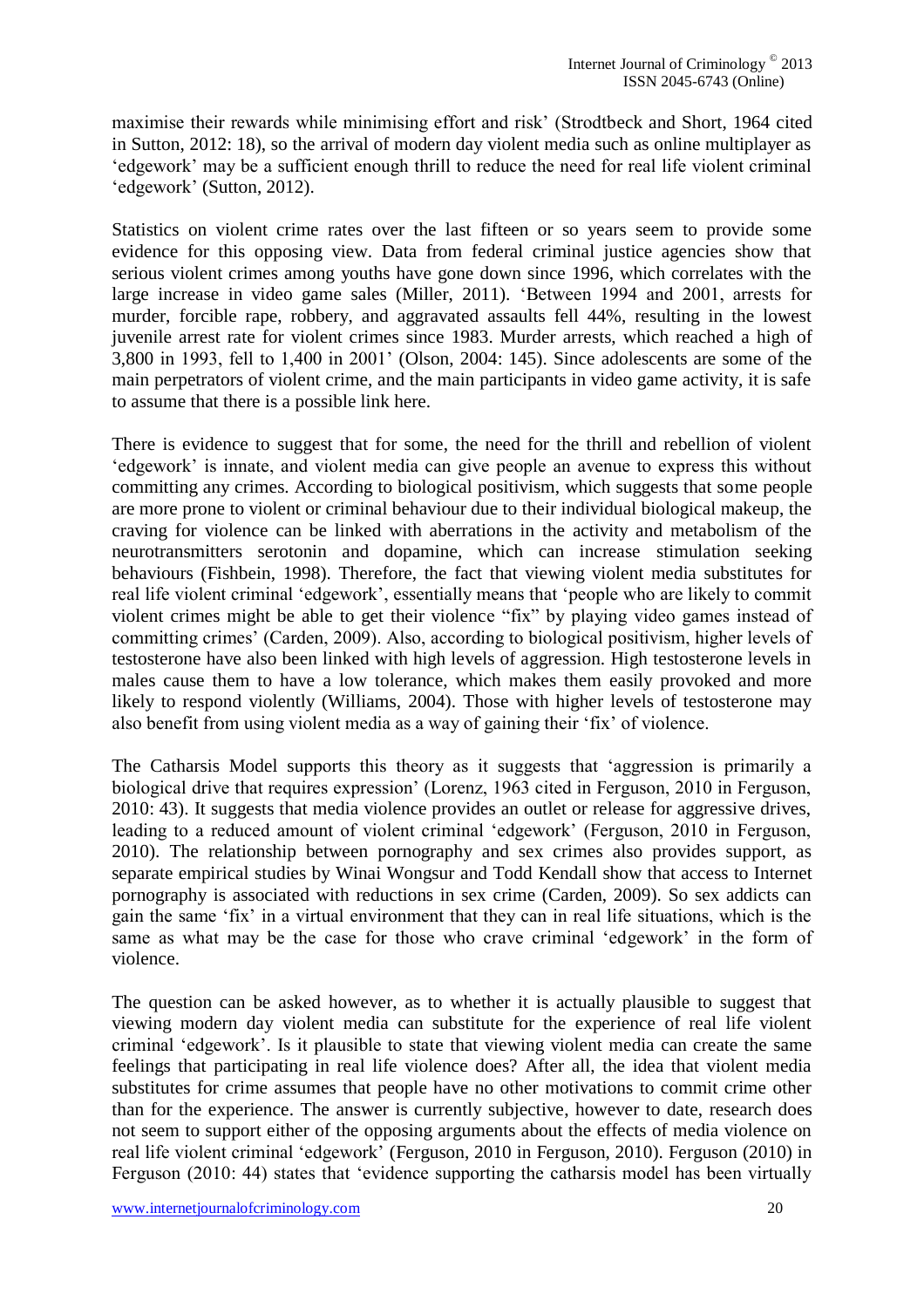absent'. However, it is still an interesting concept that would benefit from further research that incorporates the notion of 'edgework'.

## **Conclusion**

This dissertation set out to examine whether the 15 year crime drop in the Western world is due to the advancement in entertainment and communications media reducing the need to take part in criminal activity. The study analysed the Criminal 'Edgework' Alternative Hypothesis, which suggests that the advancement of modern day media provided alternative, legal and affordable ways in which to fulfil people's natural need for 'edgework', which serves as both a substitute and a distraction from taking part in criminal 'edgework'.

The study is another attempt to further our knowledge about crime trends in order to produce a reliable and adaptable plan that aims to tackle the many issues within crime reduction. There have been many other suggestions previously put forward about the reasons for the crime drop, with the four main ones being 'increased number of police, the prison population, the decline of crack markets and legalised abortion' (Farrell et al, 2010: 26). However, currently there is no widely accepted explanation of the general crime drop as the hypotheses put forward suffer from a lack of validity and plausibility as they are partly tested, largely untested or have not been adequately explored (Farrell et al, 2010). This study aims to fill the gap in literature on the relationship between the notion of 'edgework', and the advancement in entertainment and communications media, and whether this modern day media can reduce incidences of criminal 'edgework'.

It was initially suggested that the communications revolution would bring about negative consequences for society. For example, movies and video games have long been blamed for desensitising young people to violence, contributing to an increase in real life violent 'edgework'. However, allegations like these are not supported by research evidence beyond anecdotal examples (Sutton et al, 2012), so this popular perception can be challenged, especially as technological advancement correlates with a 15 year crime drop. Routine Activities Theory would support this as it suggests that crime changes due to larger shifts in society (Felson & Boba, 2010 cited in Sutton, 2010). The shift in society being the advancement in entertainment and communications media, and the crime change being the 15 year crime drop.

The argument put forward is that modern day entertainment and communications media provides the same exhilarating and self – determining 'edgework' experience as crime, without having to leave the house. Chapter 4 shows how the use of modern day media technologies has grown exponentially, and whether these technologies are affordable enough to be accessible to the working class. If they are not accessible to the working class then the 15 year crime drop will most likely have nothing to do with the communications revolution, as they are the group in society who commit the most crime. It was found that to gain specific figures on the media consumption of the working class is problematic, and further research would be needed to provide this theory with validation. However, the increasing amount of media consumption compared with the high percentage of working class citizens suggests that they do have reasonable access. The chapter also suggests that the high levels of media consumption results in there being less time for crime, as both victims and offenders would spend more time in their homes. However, it can be argued that the 15 year crime drop in the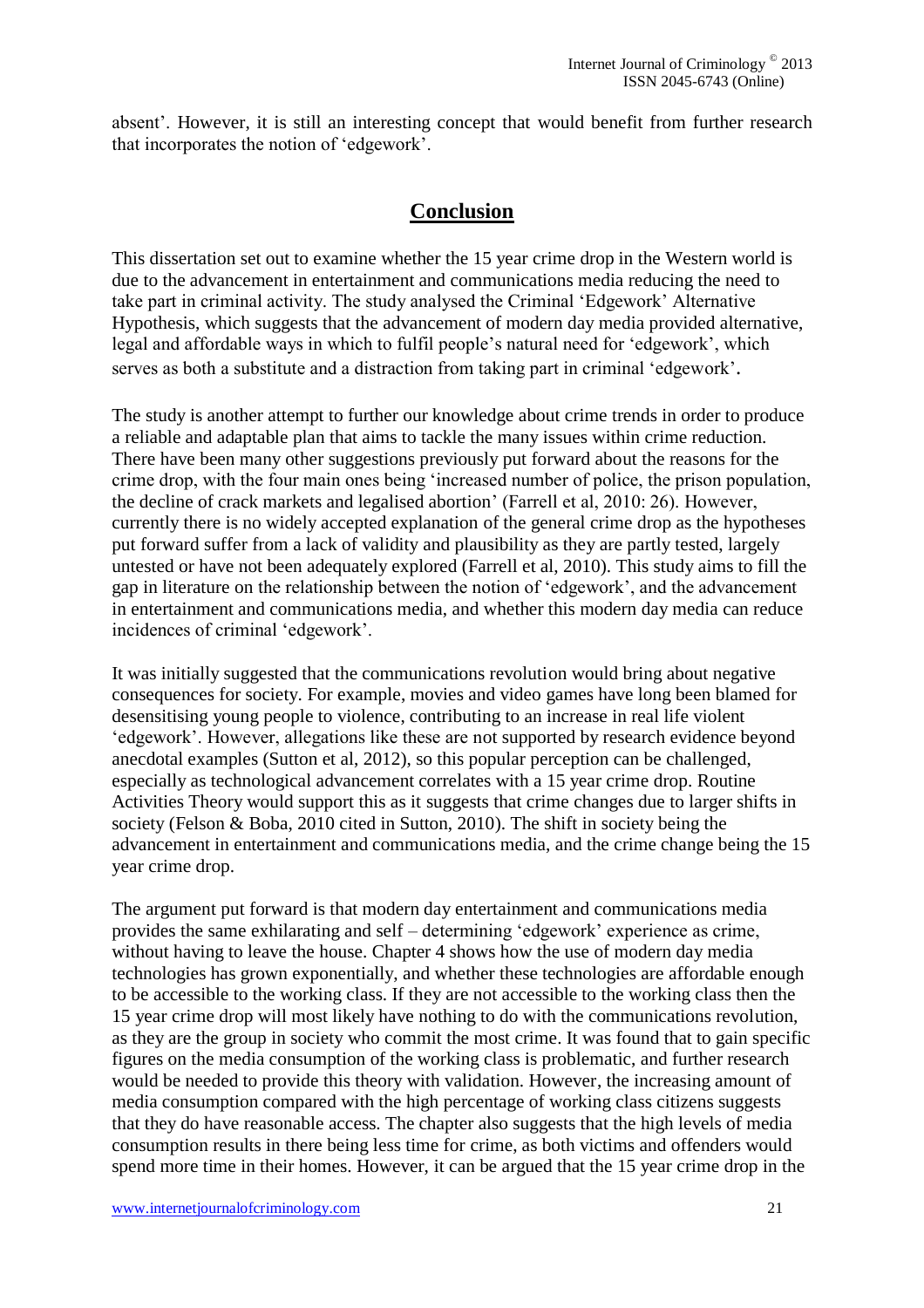offline world may be facilitating in the online world in the form of crimes such as fraud. This is a concept that would involve further research.

It was argued that the routinisation of modern day society brought with it a mass extermination of human spontaneity, and as a result, an increase in crime blamed on the feelings of boredom. However, chapter 5 suggests that the advancement in entertainment and communications media can provide the same 'edgework' experience as crime, which is sufficient enough to reduce boredom. Therefore the need to take part in a criminal 'edgework' activity in order to counteract boredom will be reduced. The chapter suggests that sports and government schemes cannot provide the necessary thrill and rebellion from society that modern day media can in order to reduce criminal 'edgework'. However, questions can be asked regarding the validity of the theory, challenging whether it is plausible to suggest that sports cannot provide the same 'edgework' feelings as modern day media. The chapter also suggests that entertainment and communications media can provide the excitement necessary to keep people away from substance abuse, however further research is needed to provide solid evidence for this link.

The final area of focus in the dissertation looked at whether violent media causes or reduces criminal 'edgework'. The popular belief is that violent media causes crime, however, this belief has been increasingly challenged in recent years. While both arguments put forward are convincing, there is little evidence of a link for either of the opposing theories. However, the research would benefit from further study incorporating the notion of 'edgework' into the equation.

Overall, the technological advancement of entertainment and communications media in the modern world does provide another possible, plausible explanation for the 15 year crime drop. There are numerous arguments that support the Criminal 'Edgework' Alternative Hypothesis, however, ultimately the research suffers from the same drawbacks that other explanations of the crime drop suffer from. The hypothesis is untested and lacks the necessary amount of research required to provide enough solid evidence for it to be a widely accepted explanation of the crime drop. This is mainly due to time constraints and the small – scale nature of the study placing limitations on how expansive the research needs to be in order to prove the hypothesis. In order to address these issues in the future, widespread and complex research needs to be done, possibly involving ethnographic study focusing on the changes in the criminal behaviour of many individuals after being exposed to modern day entertainment and communications media.

#### **Word count – 10,975**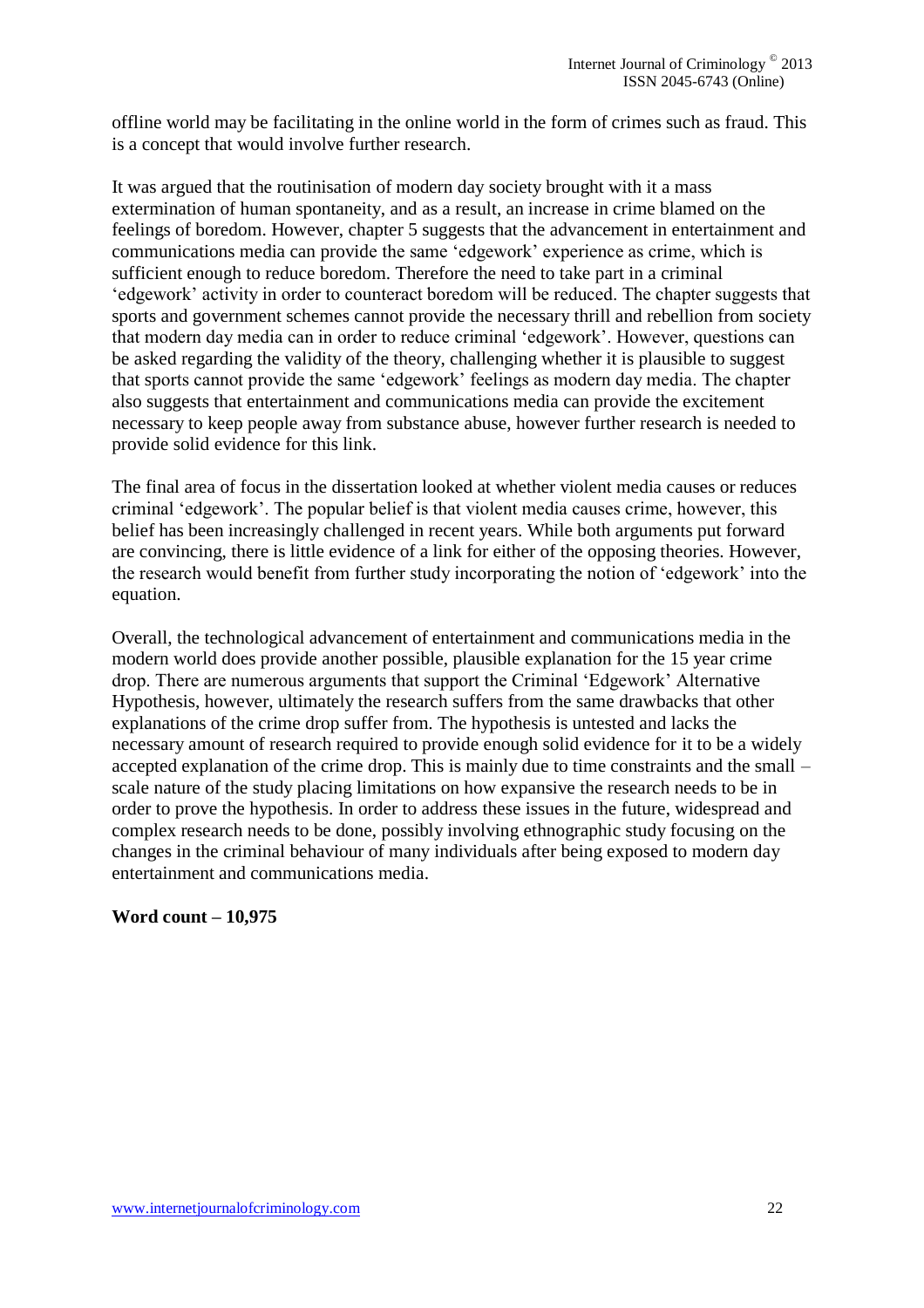## **References**

Adamson, S. (2004) *Community Driven Youth Crime Prevention – Lessons From New Deal For Communities,* British Criminology Conference Volume 7, Portsmouth: University of Portsmouth.

Baker, T.L. (1988) *Doing Social Research,* Singapore: McGraw – Hill Inc.

Bates, S. & Ferri, A.J. (2010) 'What's Entertainment? Notes Towards a Definition', *Studies in Popular Culture,* 33(1): pp. 1 – 20.

BBC Health (2011) 'The consequences of too much stress' (Internet) Available at: http://www.bbc.co.uk/health/emotional\_health/mental\_health/mind\_stress.shtml, Accessed: 30/03/12.

BBC News (2011) 'Fraud costs UK economy '£38bn a year'' (Internet) Available at: http://www.bbc.co.uk/news/uk-12294381, Accessed: 21/03/12.

BBC News (2007) 'What is working class' (Internet) Available at: http://news.bbc.co.uk/1/hi/magazine/6295743.stm, Accessed: 20/03/12.

BBC (2008) 'The Suri' (Internet) Available at: http://www.bbc.co.uk/tribe/tribes/suri/, Accessed: 26/03/12.

Beresin, E. V. (2010) 'The Impact of Media Violence on Children and Adolescents: Opportunities for Clinical Interventions' (Internet) Available at: http://www.aacap.org/cs/root/developmentor/the\_impact\_of\_media\_violence\_on\_children\_an d\_adolescents\_opportunities\_for\_clinical\_interventions, Accessed: 13/04/12.

Blumstein, A. & Rosenfeld, R. (2008) *Understanding Crime Trends: Workshop Report*, Washington D.C: The National Academies Press.

Brick, J. (2012) 'Advantages and Disadvantages of a Cell Phone' (Internet) Available at: http://www.ehow.com/list\_6082686\_advantages-disadvantages-cell-phone.html, Accessed: 19/03/12.

Brocklehurst, S. (2005) 'Drugs fears for rural youngsters' (Internet) Available at: http://news.bbc.co.uk/1/hi/scotland/4241696.stm, Accessed: 30/03/12.

Bryman, A. (2008) *Social Research Methods, Third Edition,* Oxford: Oxford University Press.

Carden, A. (2009) 'Video Games and Violence' (Internet) Available at: http://mises.org/daily/3528, Accessed: 16/04/12.

Collins, N. (2011) 'Alcohol related hospital admissions up by almost 900 a day' (Internet) Available at: http://www.telegraph.co.uk/health/healthnews/8721156/Alcohol-relatedhospital-admissions-up-by-almost-900-a-day.html, Accessed: 30/03/12.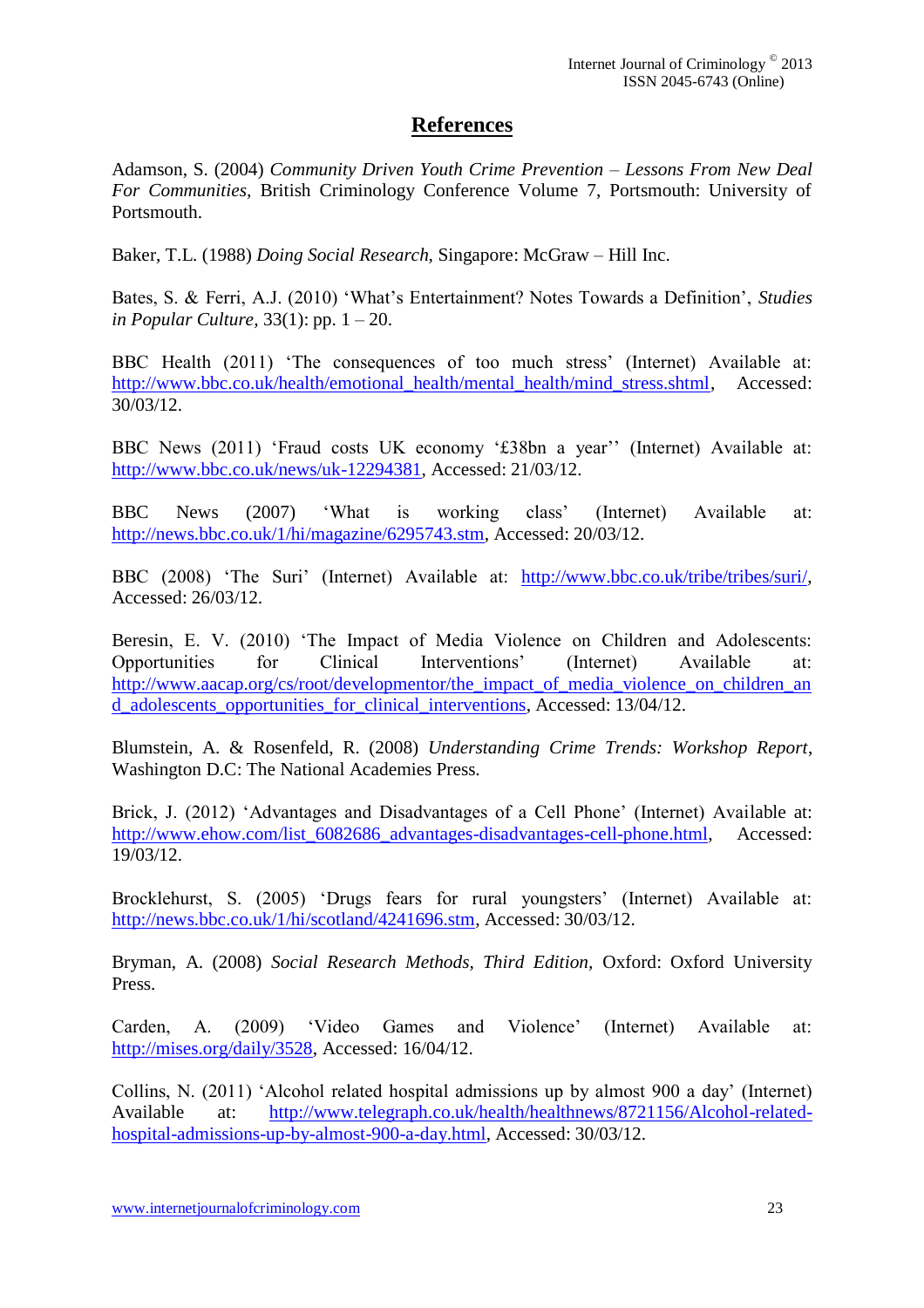Computer Science Museum (2006) 'Internet History' (Internet) Available at: http://www.computerhistory.org/internet\_history/index.html, Accessed: 19/03/12.

Corvinelli, A. (2007) *Boredom in recovery for adult substance users with HIV/AIDS attending an urban day treatment program,* New York: New York University.

Cox, J. (2010) 'Five billionth device about to plug into Internet' (Internet) Available at: http://www.networkworld.com/news/2010/081610-5billion-devices-internet.html, Accessed: 19/03/12.

Daily Mail (2011) 'Network nation: Facebook users in the UK surges to HALF of the population' (Internet) Available at: http://www.dailymail.co.uk/news/article-1362413/Facebook-users-UK-surges-HALF-population.html#ixzz1Miqchz6k, Accessed: 19/03/12.

Davies, C., English, L., Stewart, C., Lodwick, A., McVeigh, J. & Bellis, M.A. (2011) *United Kingdom Drugs Situation: 2011 Edition, UK Focal Point on Drugs: Annual Report to the European Monitoring Centre for Drugs and Drug Addiction (EMCDDA),* London: Department of Health.

Drabman, R. S. & Thomas, M.H. (1974) 'Does Media Violence Increase Children's Tolerance for Real – Life Aggression?', *Developmental Psychology* 10(3): pp. 418 – 421.

Ensmenger, N. (2006) 'History of Communications' (Internet) Available at: http://www.fi.edu/learn/case-files/communication.html, Accessed: 19/03/12.

Farrell, G., Tilley, N., Tseloni, A. & Mailley, J. (2010) 'Explaining and sustaining the crime drop: Clarifying the role of opportunity – related theories', *Crime Prevention and Community Safety,* 12: pp. 24 – 41.

Ferguson, C.J. (2010) 'Media Violence Effects and Violent Crime: Good Science or Moral Panic?' in C.J. Ferguson (eds), Violent Crime: Clinical and Social Implications, London: SAGE Publications Ltd, 2010, pp. 37 – 56.

Ferrell, J. (2004) 'Boredom, Crime and Criminology', *International Journal of Theoretical Criminology*, 8(3): pp. 287 – 302.

Fishbein, D.H. (1998) 'Differential susceptibility to comorbid drug abuse and violence', *Journal of Drug Issues* 28(4): pp. 859 – 890.

Frankfort – Nachmias, C, & Nachmias, D. (2008) *Research Methods in the Social Sciences, Seventh Edition,* New York: Worth Publishers.

Frank, R.H. (1989) 'Why Do Criminals Do It? : Seductions of Crime: Moral and Sensual Attractions in Doing Evil by Jack Katz' (Internet) Available at: http://articles.latimes.com/1989-03-05/books/bk-86\_1\_jack-katz, Accessed: 01/03/12.

Funk, J.B., Baldacci, H.B., Pasolt, T. & Baumgardner, J. (2004) 'Violence exposure in real – life, video games, television, movies and the Internet: is there desensitization?', *Journal of Adolescence* 27: pp. 23 – 39.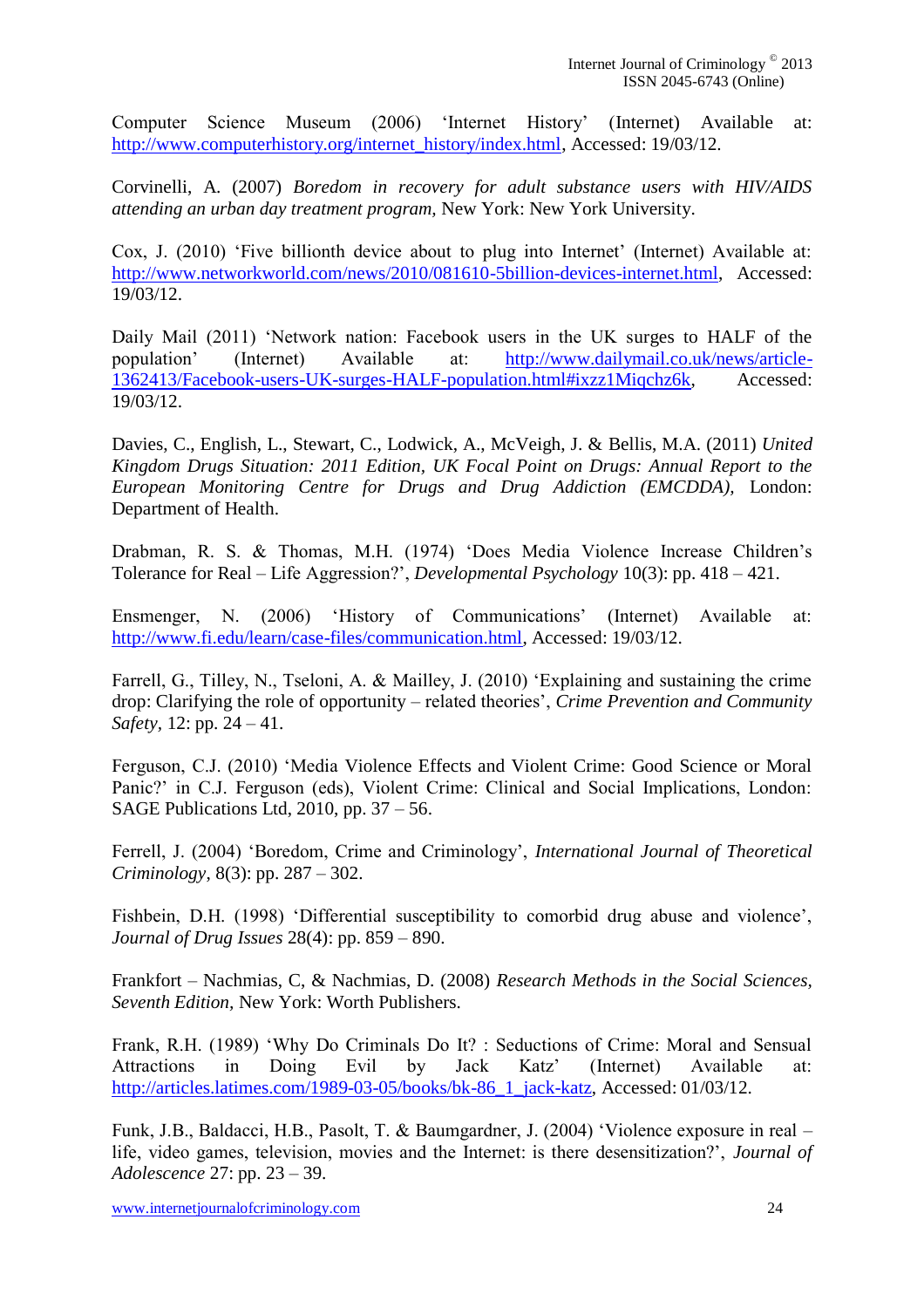Funk, J.B. (2005) 'Video Games', *Adolescent Medicine Clinics* 16(2): pp. 395 – 411.

Geason, S & Wilson, P.R. (1988) *Crime Prevention: Theory and Practice,* Canberra: Australian Institute of Criminology.

Griffiths, M.D. & Meredith, A. (2009) 'Videogame Addiction and its Treatment', *Journal of Contemporary Psychotherapy*, 39(4): pp.247 – 253.

Guardian (2011) 'Number of illegal drug users falls, survey shows' (Internet) Available at: http://www.guardian.co.uk/society/2011/jan/27/number-of-illegal-drug-users-fall, Accessed: 30/03/12.

HHS Press Office (2010) 'Teen Drug Abuse Declines Across Wide Front: Eleven Percent Reduction Exceeds Two – Year Goal' (Internet) Available at: http://alcoholism.about.com/cs/teens/a/blnih031219.htm, Accessed: 30/03/12.

Huesmann, L.R. (2006) 'The Role of Media Violence in Violent Behaviour', *Advanced Research Journals* 27: pp. 393 – 415.

Institute of Alcohol Studies (2011) *Alcohol - related crime and Disorder,* St. Ives: Institute of Alcohol Studies.

Kumar, R. (2005) *Research Methodology: A Step – By – Step Guide for Beginners, Second Edition,* London: SAGE Publications Ltd.

Livingstone, S. (1999) 'Personal computers in the home: what do they mean for Europe's children?', *Intermedia*, 27(2): pp. 4 – 6.

Lott, T. (2002) 'Bored and nowhere to go: join the gang' (Internet) Available at: http://www.thisislondon.co.uk/news/bored-and-nowhere-to-go-join-the-gang-6357924.html, Accessed: 27/03/12.

Lyng, S. (2004) 'Crime, edgework and corporeal transaction', *Theoretical Criminology* 8(3): pp.359 – 375.

Lyng, S. (1990) 'Edgework: A Social Psychological Analysis of Voluntary Risk Taking', *The American Journal of Sociology* 95(4): pp.851 – 886.

Lyng, S. (2005) *Edgework: the sociology of risk – taking,* Oxon: Routledge.

Maguire, M., Morgan, R. & Reiner, R. (2007) *The Oxford Handbook of Criminology*, Oxford: Oxford University Press.

McGovern, R. & McGovern, W. (2011) 'voluntary risk – taking and heavy – end crack cocaine use: An edgework perspective', *Health, Risk and Society* 13(5): pp.487 – 500.

McCarthy, C. (2009) 'Facebook hits 200 million members, thinks charity' (Internet) Available at: http://edition.cnn.com/2009/TECH/04/08/facebook.good.charity/, Accessed: 19/03/12.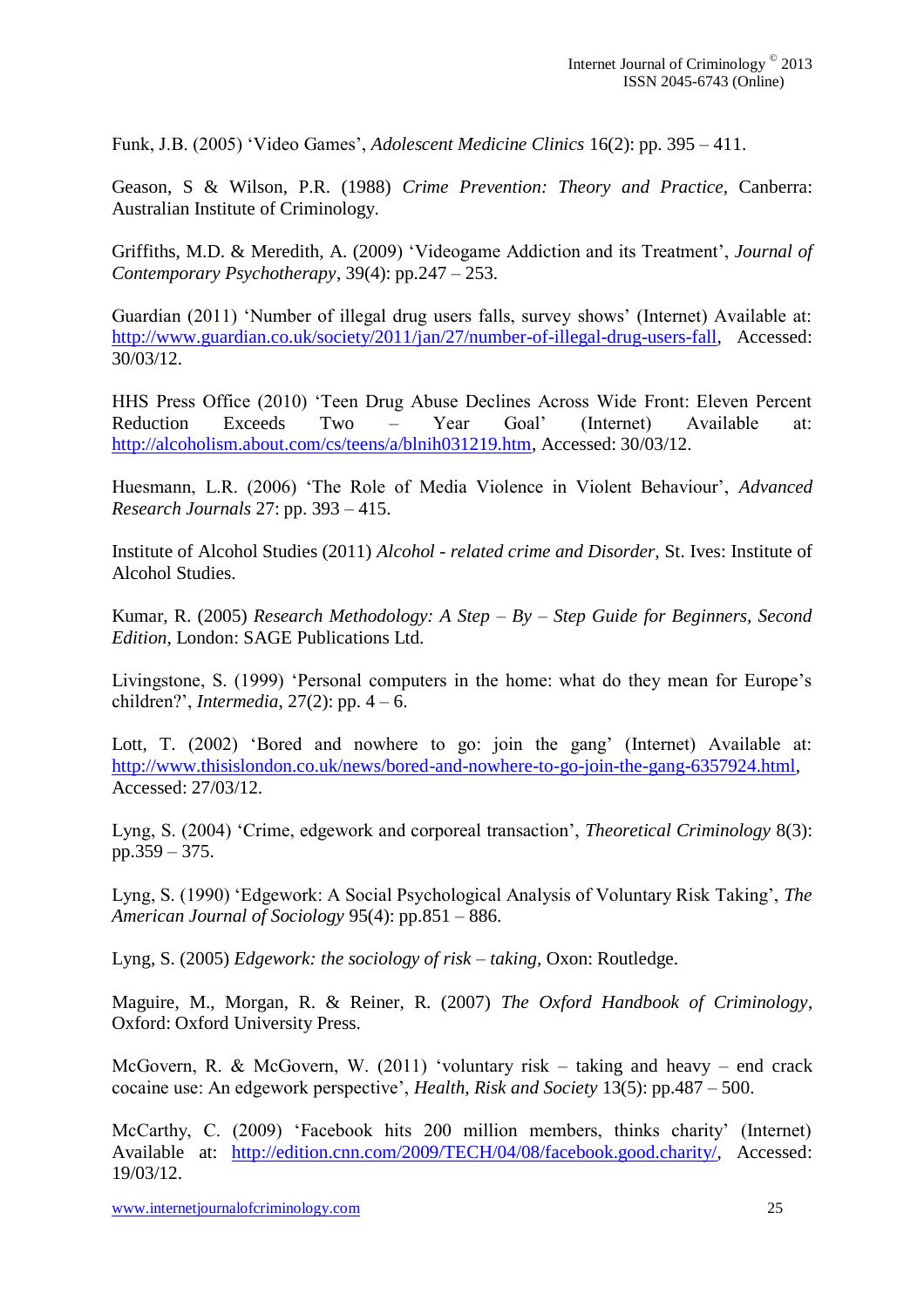Media Awareness Network (2010) 'Violence in Media Entertainment' (Internet) Available at: http://www.media-awareness.ca/english/issues/violence/violence\_entertainment.cfm, Accessed: 12/04/12.

Media Literacy Clearing House (2011) 'Media Use Statistics: Resources on Media Habits of Children, Youth and Adults' (Internet) Available at: http://www.frankwbaker.com/mediause.htm, Accessed: 19/03/12.

Miller, M.C. (2011) 'Violent Video Games – Harmful or Not?' (Internet) Available at: http://www.intelihealth.com/IH/ihtIH/WSIHW000/35320/63153/1387837.html?d=dmtHMS Content, Accessed: 12/04/12.

Morrison, B. (2003) 'Life after James' (Internet) Available at: http://www.guardian.co.uk/uk/2003/feb/06/bulger.ukcrime, Accessed: 13/04/12.

Moritz, C. (2008) 'Analyst: 3 million iPhones sold in first month' (Internet) Available at: http://money.cnn.com/2008/08/08/technology/iphone-3m.fortune/, Accessed: 19/03/12.

Musharbash, Y. (2007) 'Boredom, Time, and Modernity: An Example from Aboriginal Australia', *American Anthropologist,* 109(2): pp. 307 – 317.

Neuman, W.L. (2003) *Social Research Methods: Qualitative and Quantitative Approaches*, USA: Pearson Education, Inc.

Ofcom (2012) 'A nation addicted to smartphones' (Internet) Available at: http://consumers.ofcom.org.uk/2011/08/a-nation-addicted-to-smartphones/, Accessed: 20/03/12.

Olson, C.K. (2004) 'Media Violence Research and Youth Violence Data: Why Do They Conflict?', *Academic Psychiatry* 28(2): pp. 144 – 150.

Patterson, I & Pegg, S. (1999) 'Nothing to do: The relationship between 'leisure boredom' and alcohol and drug addiction: Is there a link to youth suicide in rural Australia?', *Youth Studies Australia,* 18(2): pp. 24 – 29.

Physorg (2010) 'Five billion people to use mobile phones in 2010: UN' (Internet) Available at: http://www.physorg.com/news185467439.html, Accessed: 19/03/12.

Pingdom (2010) 'The incredible growth of the Internet since 2000' (Internet) Available at: http://royal.pingdom.com/2010/10/22/incredible-growth-of-the-internet-since-2000/, Accessed: 19/03/12.

Rosenfeld, R. & Goldberger, A.S. (2008) *Understanding Crime Trends: Workshop Report*, Washington D.C: The National Academies Press.

Savage, J. (2004) 'Does viewing violent media really cause criminal violence? A methodological review', *Aggression and Violent Behaviour* 10: pp. 99 – 128.

Siegel, L.J. (2011) *Criminology,* Andover: Cengage Learning.

www.internetjournalofcriminology.com 26